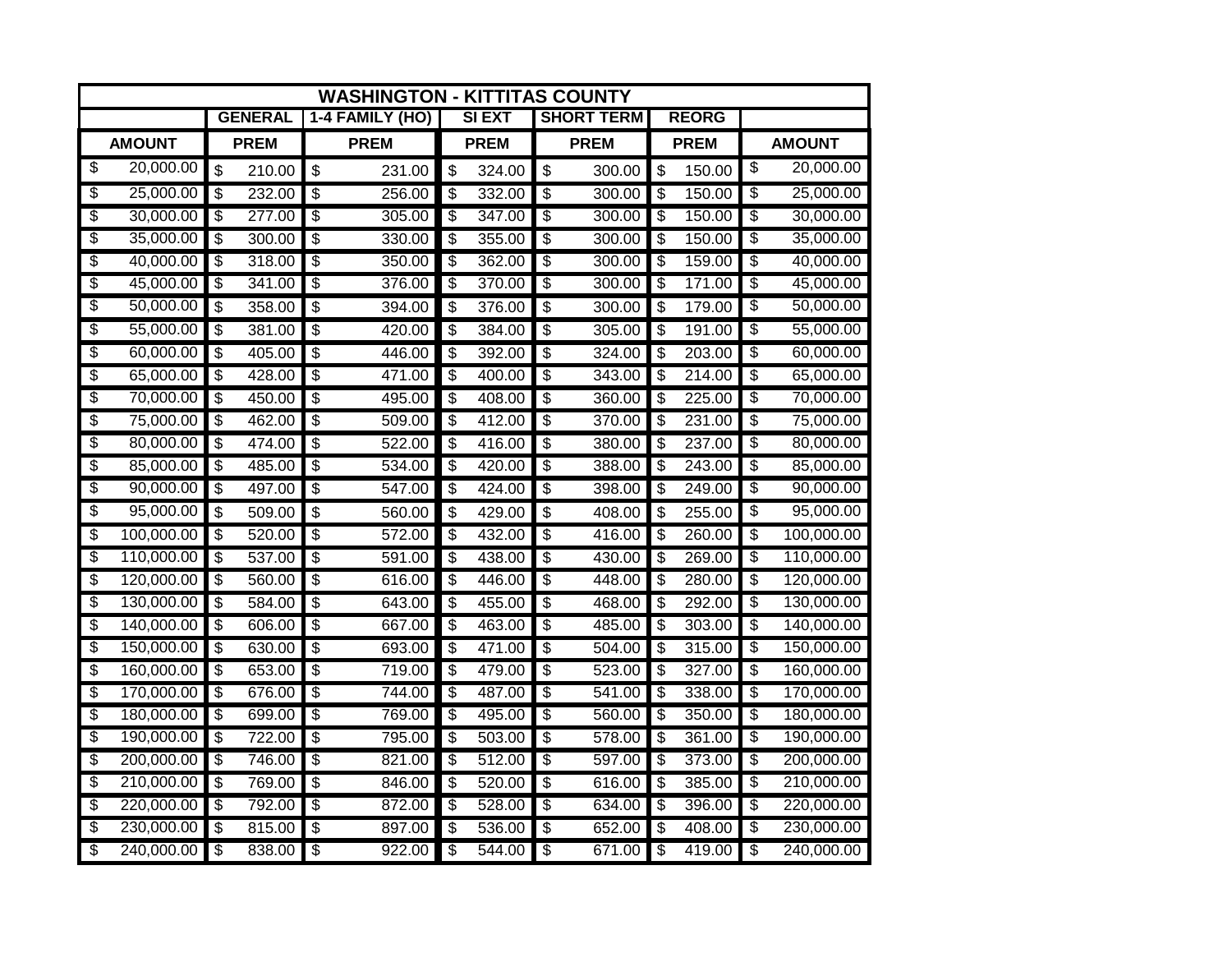| $\overline{\mathcal{S}}$             | 250,000.00 | $\overline{\$}$                        | 861.00   | $\overline{\$}$                  | 948.00   | \$                                     | 552.00 | $\overline{\$}$                        | 689.00   | $\boldsymbol{\theta}$      | 431.00 | $\overline{\$}$ | 250,000.00 |
|--------------------------------------|------------|----------------------------------------|----------|----------------------------------|----------|----------------------------------------|--------|----------------------------------------|----------|----------------------------|--------|-----------------|------------|
| $\overline{\$}$                      | 260,000.00 | \$                                     | 884.00   | $\overline{\mathbf{3}}$          | 973.00   | \$                                     | 560.00 | \$                                     | 708.00   | \$                         | 442.00 | \$              | 260,000.00 |
| $\overline{\$}$                      | 270,000.00 | $\overline{\mathcal{S}}$               | 907.00   | $\overline{\$}$                  | 998.00   | s)                                     | 568.00 | \$                                     | 726.00   | \$                         | 454.00 | \$              | 270,000.00 |
| $\overline{\mathcal{C}}$             | 280,000.00 | \$                                     | 930.00   | $\overline{\mathbf{3}}$          | 1,023.00 | \$                                     | 576.00 | \$                                     | 744.00   | $\boldsymbol{\theta}$      | 465.00 | \$              | 280,000.00 |
| $\overline{\mathcal{C}}$             | 290,000.00 | $\overline{\boldsymbol{\mathfrak{s}}}$ | 953.00   | $\overline{\mathbf{3}}$          | 1,049.00 | \$                                     | 584.00 | $\overline{\boldsymbol{\mathfrak{s}}}$ | 763.00   | $\boldsymbol{\mathsf{\$}}$ | 477.00 | \$              | 290,000.00 |
| \$                                   | 300,000.00 | $\overline{\boldsymbol{\mathfrak{s}}}$ | 976.00   | \$                               | 1,074.00 | s)                                     | 592.00 | \$                                     | 781.00   | s)                         | 488.00 | \$              | 300,000.00 |
| $\overline{\mathcal{E}}$             | 310,000.00 | \$                                     | 999.00   | \$                               | 1,099.00 | s)                                     | 600.00 | $\overline{\mathcal{C}}$               | 800.00   | s)                         | 500.00 | \$              | 310,000.00 |
| $\overline{\mathcal{E}}$             | 320,000.00 | $\boldsymbol{\mathsf{S}}$              | 1,022.00 | $\overline{\mathbf{3}}$          | 1,125.00 | $\boldsymbol{\mathsf{S}}$              | 608.00 | $\overline{\boldsymbol{\theta}}$       | 818.00   | \$                         | 511.00 | \$              | 320,000.00 |
| $\overline{\mathcal{E}}$             | 330,000.00 | $\boldsymbol{\mathsf{S}}$              | 1,045.00 | \$                               | 1,150.00 | \$                                     | 616.00 | $\frac{1}{2}$                          | 836.00   | \$                         | 523.00 | \$              | 330,000.00 |
| $\overline{\mathcal{E}}$             | 340,000.00 | $\overline{\boldsymbol{\mathfrak{s}}}$ | 1,068.00 | $\overline{\$}$                  | 1,175.00 | \$                                     | 624.00 | $\overline{\$}$                        | 855.00   | s)                         | 534.00 | \$              | 340,000.00 |
| \$                                   | 350,000.00 | \$                                     | 1,091.00 | $\overline{\mathbf{3}}$          | 1,201.00 | s)                                     | 632.00 | \$                                     | 873.00   | \$                         | 546.00 | \$              | 350,000.00 |
| $\overline{\mathcal{E}}$             | 360,000.00 | \$                                     | 1,114.00 | $\overline{\mathbf{3}}$          | 1,226.00 | \$                                     | 640.00 | $\overline{\boldsymbol{\mathfrak{s}}}$ | 892.00   | \$                         | 557.00 | \$              | 360,000.00 |
| $\overline{\mathcal{E}}$             | 370,000.00 | $\overline{\boldsymbol{\mathfrak{s}}}$ | 1,137.00 | \$                               | 1,251.00 | \$                                     | 648.00 | $\overline{\boldsymbol{\theta}}$       | 910.00   | \$                         | 569.00 | \$              | 370,000.00 |
| $\overline{\mathcal{E}}$             | 380,000.00 | \$                                     | 1,160.00 | $\overline{\boldsymbol{\theta}}$ | 1,276.00 | \$                                     | 656.00 | \$                                     | 928.00   | \$                         | 580.00 | \$              | 380,000.00 |
| $\overline{\mathcal{E}}$             | 390,000.00 | \$                                     | 1,183.00 | $\overline{\mathbf{e}}$          | 1,302.00 | \$                                     | 665.00 | \$                                     | 947.00   | \$                         | 592.00 | \$              | 390,000.00 |
| $\overline{\mathcal{C}}$             | 400,000.00 | \$                                     | 1,206.00 | \$                               | 1,327.00 | \$                                     | 673.00 | \$                                     | 965.00   | \$                         | 603.00 | \$              | 400,000.00 |
| $\overline{\mathcal{E}}$             | 410,000.00 | \$                                     | 1,229.00 | \$                               | 1,352.00 | \$                                     | 681.00 | \$                                     | 984.00   | \$                         | 615.00 | \$              | 410,000.00 |
| $\overline{\$}$                      | 420,000.00 | $\overline{\$}$                        | 1,252.00 | $\overline{\$}$                  | 1,378.00 | \$                                     | 689.00 | $\overline{\$}$                        | 1,002.00 | s)                         | 626.00 | \$              | 420,000.00 |
| $\overline{\$}$                      | 430,000.00 | $\boldsymbol{\mathsf{S}}$              | 1,275.00 | $\overline{\mathbf{3}}$          | 1,403.00 | $\boldsymbol{\mathsf{S}}$              | 697.00 | \$                                     | 1,020.00 | \$                         | 638.00 | \$              | 430,000.00 |
| $\overline{\mathcal{C}}$             | 440,000.00 | $\overline{\boldsymbol{\mathfrak{s}}}$ | 1,298.00 | $\overline{\mathbf{3}}$          | 1,428.00 | $\overline{\boldsymbol{\mathfrak{s}}}$ | 705.00 | $\overline{\boldsymbol{\theta}}$       | 1,039.00 | \$                         | 649.00 | \$              | 440,000.00 |
| $\overline{\$}$                      | 450,000.00 | \$                                     | 1,321.00 | $\overline{\mathbf{3}}$          | 1,454.00 | \$                                     | 713.00 | $\overline{\$}$                        | 1,057.00 | \$                         | 661.00 | $\overline{\$}$ | 450,000.00 |
| $\overline{\mathcal{C}}$             | 460,000.00 | \$                                     | 1,344.00 | $\overline{\mathbf{3}}$          | 1,479.00 | s)                                     | 721.00 | \$                                     | 1,076.00 | \$                         | 672.00 | \$              | 460,000.00 |
| $\overline{\$}$                      | 470,000.00 | $\overline{\boldsymbol{\mathfrak{s}}}$ | 1,367.00 | $\overline{\mathbf{3}}$          | 1,504.00 | $\overline{\mathfrak{s}}$              | 729.00 | $\overline{\mathfrak{s}}$              | 1,094.00 | \$                         | 684.00 | $\overline{\$}$ | 470,000.00 |
| $\overline{\$}$                      | 480,000.00 | \$                                     | 1,390.00 | $\overline{\mathbf{3}}$          | 1,529.00 | \$                                     | 737.00 | \$                                     | 1,112.00 | \$                         | 695.00 | \$              | 480,000.00 |
| $\overline{\mathcal{E}}$             | 490,000.00 | \$                                     | 1,413.00 | \$                               | 1,555.00 | \$                                     | 745.00 | \$                                     | 1,131.00 | \$                         | 707.00 | \$              | 490,000.00 |
| $\overline{\$}$                      | 500,000.00 | \$                                     | 1,436.00 | $\overline{\mathbf{3}}$          | 1,580.00 | \$                                     | 753.00 | $\overline{\boldsymbol{\theta}}$       | 1,149.00 | \$                         | 718.00 | \$              | 500,000.00 |
| $\overline{\mathcal{C}}$             | 510,000.00 | \$                                     | 1,459.00 | $\overline{\mathbf{3}}$          | 1,605.00 | $\boldsymbol{\mathsf{\$}}$             | 761.00 | $\overline{\boldsymbol{\theta}}$       | 1,168.00 | \$                         | 730.00 | \$              | 510,000.00 |
| $\overline{\mathcal{C}}$             | 520,000.00 | $\overline{\boldsymbol{\mathfrak{s}}}$ | 1,482.00 | $\overline{\$}$                  | 1,631.00 | \$                                     | 769.00 | $\overline{\$}$                        | 1,186.00 | \$                         | 741.00 | \$              | 520,000.00 |
| $\overline{\$}$                      | 530,000.00 | $\overline{\mathcal{S}}$               | 1,505.00 | $\overline{\$}$                  | 1,656.00 | s)                                     | 777.00 | $\overline{\$}$                        | 1,204.00 | s)                         | 753.00 | $\overline{\$}$ | 530,000.00 |
| $\overline{\mathcal{C}}$             | 540,000.00 | \$                                     | 1,528.00 | $\overline{\mathbf{3}}$          | 1,681.00 | \$                                     | 785.00 | \$                                     | 1,223.00 | \$                         | 764.00 | \$              | 540,000.00 |
| $\overline{\mathcal{C}}$             | 550,000.00 | $\frac{1}{2}$                          | 1,551.00 | $\overline{\mathbf{3}}$          | 1,707.00 | \$                                     | 793.00 | $\overline{\$}$                        | 1,241.00 | $\boldsymbol{\mathsf{\$}}$ | 776.00 | \$              | 550,000.00 |
| $\overline{\boldsymbol{\mathsf{z}}}$ | 560,000.00 | \$                                     | 1,574.00 | $\overline{\mathcal{E}}$         | 1,732.00 | \$                                     | 801.00 | $\overline{\$}$                        | 1,260.00 | s)                         | 787.00 | \$              | 560,000.00 |
| \$                                   | 570,000.00 | \$                                     | 1,597.00 | \$                               | 1,757.00 | \$                                     | 809.00 | \$                                     | 1,278.00 | \$                         | 799.00 | \$              | 570,000.00 |
| $\overline{\mathcal{S}}$             | 580,000.00 | $\overline{\mathcal{S}}$               | 1,620.00 | $\frac{1}{2}$                    | 1,782.00 | \$                                     | 817.00 | \$                                     | 1,296.00 | \$                         | 810.00 | $\overline{\$}$ | 580,000.00 |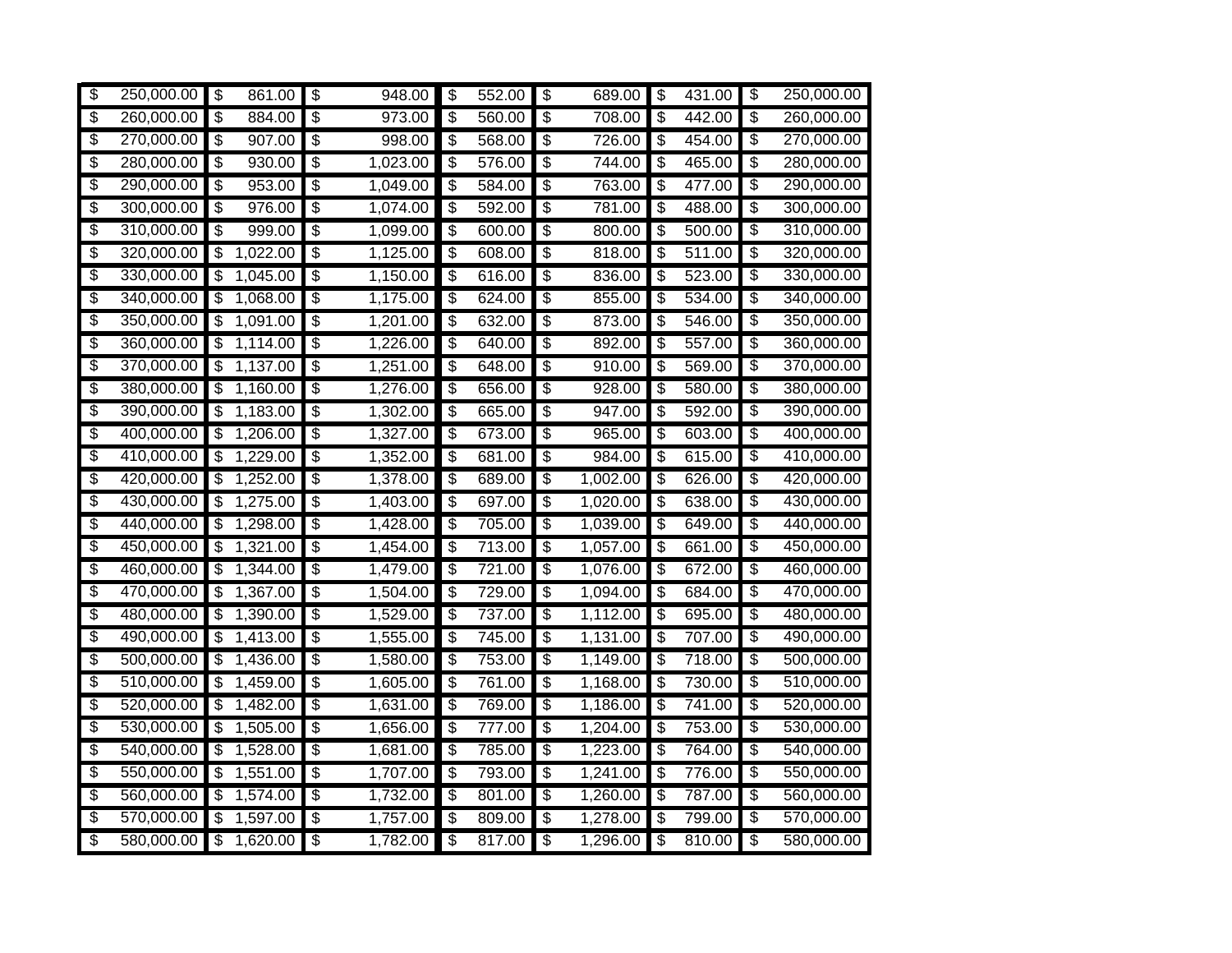| $\overline{\mathcal{E}}$             | 590,000.00 | $\boldsymbol{\mathsf{S}}$<br>1,643.00        | $\overline{\$}$                        | 1,808.00 | \$                                     | 826.00   | $\overline{\$}$                  | 1,315.00 | $\boldsymbol{\theta}$     | 822.00                  | $\overline{\$}$          | 590,000.00 |
|--------------------------------------|------------|----------------------------------------------|----------------------------------------|----------|----------------------------------------|----------|----------------------------------|----------|---------------------------|-------------------------|--------------------------|------------|
| $\overline{\$}$                      | 600,000.00 | $\overline{\mathcal{S}}$<br>1,666.00         | S,                                     | 1,833.00 | s)                                     | 834.00   | s)                               | 1,333.00 | \$                        | 833.00                  | \$                       | 600,000.00 |
| $\overline{\$}$                      | 610,000.00 | 1,689.00<br>\$                               | $\overline{\$}$                        | 1,858.00 | \$                                     | 842.00   | \$                               | 1,352.00 | \$                        | 845.00                  | \$                       | 610,000.00 |
| $\overline{\$}$                      | 620,000.00 | 1,712.00<br>\$                               | $\overline{\boldsymbol{\theta}}$       | 1,884.00 | \$                                     | 850.00   | \$                               | 1,370.00 | \$                        | 856.00                  | \$                       | 620,000.00 |
| $\overline{\boldsymbol{\mathsf{z}}}$ | 630,000.00 | $\boldsymbol{\mathsf{S}}$<br>1,735.00        | \$                                     | 1,909.00 | \$                                     | 858.00   | s)                               | 1,388.00 | \$                        | 868.00                  | \$                       | 630,000.00 |
| $\overline{\mathcal{E}}$             | 640,000.00 | \$<br>1,758.00                               | $\overline{\mathcal{E}}$               | 1,934.00 | $\overline{\$}$                        | 866.00   | $\overline{\mathcal{E}}$         | 1,407.00 | $\overline{\$}$           | 879.00                  | \$                       | 640,000.00 |
| $\overline{\$}$                      | 650,000.00 | 1,781.00<br>\$                               | $\overline{\$}$                        | 1,960.00 | s)                                     | 874.00   | $\overline{\$}$                  | 1,425.00 | \$                        | 891.00                  | \$                       | 650,000.00 |
| $\overline{\boldsymbol{\mathsf{z}}}$ | 660,000.00 | $\boldsymbol{\mathsf{S}}$<br>1,804.00        | $\overline{\mathbf{S}}$                | 1,985.00 | $\frac{1}{2}$                          | 882.00   | $\frac{1}{2}$                    | 1,444.00 | \$                        | 902.00                  | \$                       | 660,000.00 |
| $\overline{\$}$                      | 670,000.00 | 1,827.00<br>\$                               | $\overline{\boldsymbol{\theta}}$       | 2,010.00 | s)                                     | 890.00   | \$                               | 1,462.00 | \$                        | 914.00                  | \$                       | 670,000.00 |
| $\overline{\boldsymbol{\mathsf{z}}}$ | 680,000.00 | $\overline{\mathcal{S}}$<br>1,850.00         | $\overline{\mathcal{C}}$               | 2,035.00 | s)                                     | 898.00   | $\overline{\mathcal{E}}$         | 1,480.00 | \$                        | 925.00                  | $\overline{\$}$          | 680,000.00 |
| $\overline{\$}$                      | 690,000.00 | \$<br>1,873.00                               | \$                                     | 2,061.00 | s)                                     | 906.00   | \$                               | 1,499.00 | \$                        | 937.00                  | \$                       | 690,000.00 |
| $\overline{\boldsymbol{\mathsf{z}}}$ | 700,000.00 | \$<br>1,896.00                               | $\overline{\boldsymbol{\theta}}$       | 2,086.00 | \$                                     | 914.00   | $\overline{\boldsymbol{\theta}}$ | 1,517.00 | \$                        | 948.00                  | \$                       | 700,000.00 |
| $\overline{\$}$                      | 710,000.00 | $\boldsymbol{\mathsf{S}}$<br>1,919.00        | $\overline{\mathbf{3}}$                | 2,111.00 | $\overline{\boldsymbol{\mathfrak{s}}}$ | 922.00   | s)                               | 1,536.00 | $\boldsymbol{\mathsf{S}}$ | 960.00                  | \$                       | 710,000.00 |
| $\overline{\mathcal{E}}$             | 720,000.00 | 1,942.00<br>S                                | $\overline{\mathcal{C}}$               | 2,137.00 | $\overline{\mathcal{S}}$               | 930.00   | $\overline{\$}$                  | 1,554.00 | s)                        | 971.00                  | $\overline{\$}$          | 720,000.00 |
| $\overline{\$}$                      | 730,000.00 | \$<br>1,965.00                               | \$                                     | 2,162.00 | $\boldsymbol{\mathsf{S}}$              | 938.00   | s)                               | 1,572.00 | \$                        | 983.00                  | \$                       | 730,000.00 |
| $\overline{\mathcal{E}}$             | 740,000.00 | \$.<br>1,988.00                              | \$                                     | 2,187.00 | \$                                     | 946.00   | $\boldsymbol{\mathsf{S}}$        | 1,591.00 | \$                        | 994.00                  | $\overline{\$}$          | 740,000.00 |
| $\overline{\boldsymbol{\mathsf{z}}}$ | 750,000.00 | \$<br>2,011.00                               | $\overline{\$}$                        | 2,213.00 | \$                                     | 954.00   | \$                               | 1,609.00 | \$                        | 1,006.00                | \$                       | 750,000.00 |
| $\overline{\$}$                      | 760,000.00 | $\overline{\boldsymbol{\theta}}$<br>2,034.00 | s)                                     | 2,238.00 | \$                                     | 962.00   | s)                               | 1,628.00 |                           | \$1,017.00              | \$                       | 760,000.00 |
| $\overline{\$}$                      | 770,000.00 | 2,057.00<br>\$                               | \$                                     | 2,263.00 | s)                                     | 970.00   | \$                               | 1,646.00 |                           | $\overline{\$1,029.00}$ | $\overline{\$}$          | 770,000.00 |
| $\overline{\mathcal{E}}$             | 780,000.00 | $\boldsymbol{\mathsf{S}}$<br>2,080.00        | \$                                     | 2,288.00 | $\boldsymbol{\mathsf{S}}$              | 978.00   | s)                               | 1,664.00 |                           | $\overline{\$1,040.00}$ | $\overline{\$}$          | 780,000.00 |
| $\overline{\mathcal{E}}$             | 790,000.00 | 2,103.00<br>\$                               | $\overline{\mathcal{C}}$               | 2,314.00 | \$                                     | 987.00   | $\overline{\$}$                  | 1,683.00 |                           | \$1,052.00              | \$                       | 790,000.00 |
| $\overline{\boldsymbol{\mathsf{z}}}$ | 800,000.00 | \$<br>2,126.00                               | $\overline{\$}$                        | 2,339.00 | \$                                     | 995.00   | $\overline{\$}$                  | 1,701.00 |                           | \$1,063.00              | \$                       | 800,000.00 |
| $\overline{\mathcal{C}}$             | 810,000.00 | \$<br>2,149.00                               | $\overline{\boldsymbol{\mathfrak{s}}}$ | 2,364.00 | $\frac{1}{2}$                          | 1,003.00 | s)                               | 1,720.00 |                           | \$1,075.00              | \$                       | 810,000.00 |
| $\overline{\mathcal{E}}$             | 820,000.00 | 2,172.00<br>\$                               | \$                                     | 2,390.00 | \$                                     | 1,011.00 | \$                               | 1,738.00 |                           | \$1,086.00              | $\overline{\$}$          | 820,000.00 |
| $\overline{\boldsymbol{\mathsf{z}}}$ | 830,000.00 | \$<br>2,195.00                               | $\overline{\mathcal{E}}$               | 2,415.00 | \$                                     | 1,019.00 | $\overline{\$}$                  | 1,756.00 |                           | \$1,098.00              | \$                       | 830,000.00 |
| $\overline{\mathcal{E}}$             | 840,000.00 | \$<br>2,218.00                               | \$                                     | 2,440.00 | \$                                     | 1,027.00 | \$                               | 1,775.00 |                           | \$1,109.00              | $\overline{\mathcal{E}}$ | 840,000.00 |
| $\overline{\$}$                      | 850,000.00 | \$<br>2,241.00                               | $\overline{\boldsymbol{\theta}}$       | 2,466.00 | \$                                     | 1,035.00 | $\overline{\boldsymbol{\theta}}$ | 1,793.00 |                           | \$1,121.00              | \$                       | 850,000.00 |
| $\overline{\mathcal{C}}$             | 860,000.00 | $\overline{\boldsymbol{\theta}}$<br>2,264.00 | \$                                     | 2,491.00 | $\overline{\mathbf{3}}$                | 1,043.00 | \$                               | 1,812.00 |                           | \$1,132.00              | \$                       | 860,000.00 |
| $\overline{\$}$                      | 870,000.00 | 2,287.00<br>S                                | $\overline{\mathcal{S}}$               | 2,516.00 | $\overline{\mathcal{S}}$               | 1,051.00 | $\overline{\mathcal{S}}$         | 1,830.00 |                           | \$1,144.00              | $\overline{\$}$          | 870,000.00 |
| $\overline{\$}$                      | 880,000.00 | \$<br>2,310.00                               | \$                                     | 2,541.00 | $\boldsymbol{\mathsf{S}}$              | 1,059.00 | $\overline{\boldsymbol{\theta}}$ | 1,848.00 |                           | \$1,155.00              | $\overline{\$}$          | 880,000.00 |
| $\overline{\mathcal{E}}$             | 890,000.00 | \$<br>2,333.00                               | \$                                     | 2,567.00 | \$                                     | 1,067.00 | $\overline{\$}$                  | 1,867.00 |                           | \$1,167.00              | $\overline{\mathcal{E}}$ | 890,000.00 |
| $\overline{\$}$                      | 900,000.00 | \$<br>2,356.00                               | $\overline{\$}$                        | 2,592.00 | \$                                     | 1,075.00 | $\overline{\$}$                  | 1,885.00 |                           | \$1,178.00              | \$                       | 900,000.00 |
| \$                                   | 910,000.00 | \$<br>2,379.00                               | \$                                     | 2,617.00 | $\overline{\mathbf{S}}$                | 1,083.00 | \$                               | 1,904.00 |                           | \$1,190.00              | \$                       | 910,000.00 |
| $\overline{\$}$                      | 920,000.00 | $\overline{\mathcal{S}}$<br>2,402.00         | \$                                     | 2,643.00 | \$                                     | 1,091.00 | s)                               | 1,922.00 |                           | \$1,201.00              | S                        | 920,000.00 |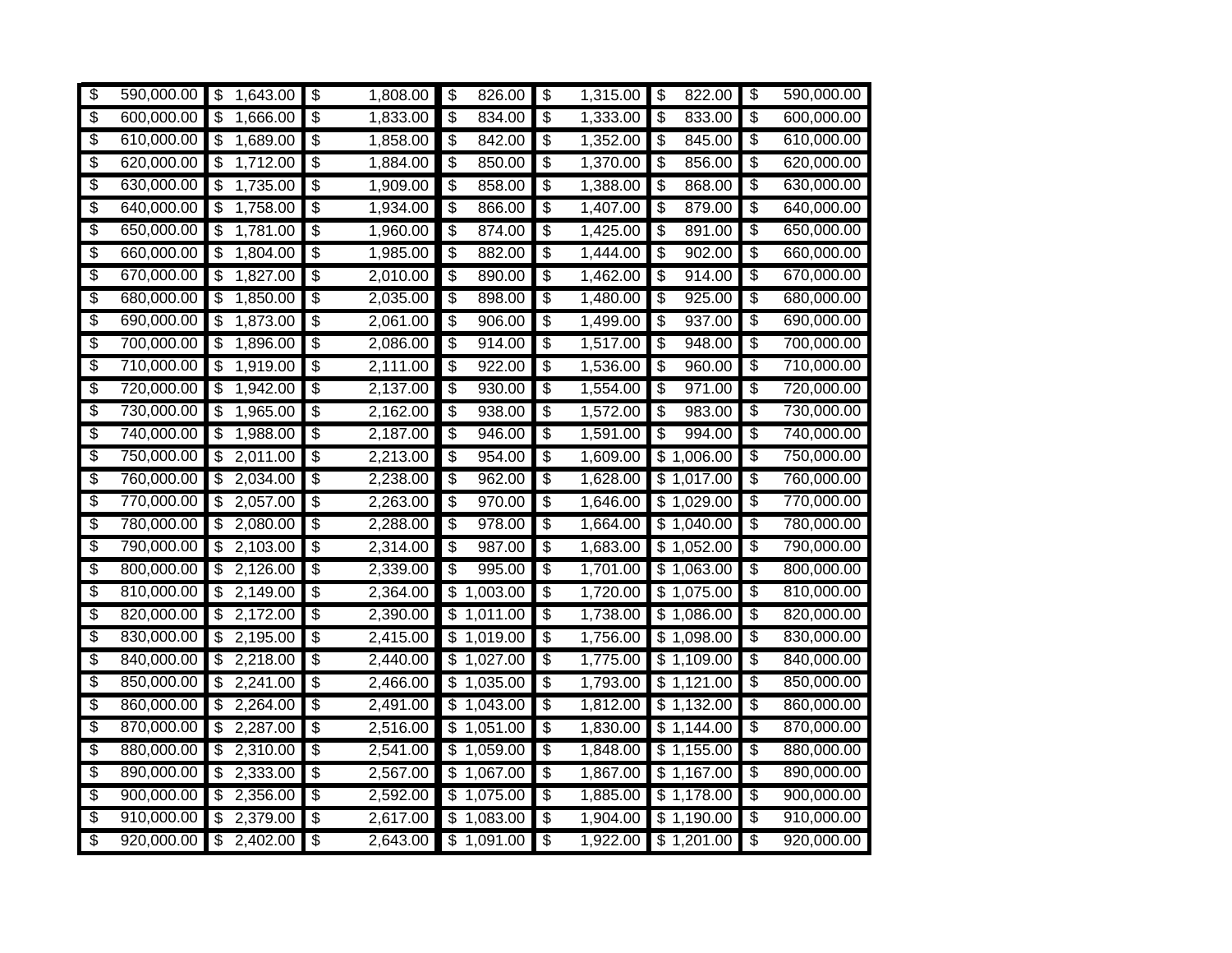| $\overline{\$}$<br>930,000.00                    | \$<br>2,425.00                               | s)<br>2,668.00                               | \$<br>1,099.00                       | s)                                     | 1,940.00 | \$1,213.00               | $\overline{\$}$<br>930,000.00           |
|--------------------------------------------------|----------------------------------------------|----------------------------------------------|--------------------------------------|----------------------------------------|----------|--------------------------|-----------------------------------------|
| $\overline{\mathcal{E}}$<br>940,000.00           | \$<br>2,448.00                               | \$<br>2,693.00                               | \$<br>1,107.00                       | $\frac{1}{2}$                          | 1,959.00 | \$1,224.00               | \$<br>940,000.00                        |
| $\overline{\$}$<br>950,000.00                    | 2,471.00<br>\$                               | $\overline{\$}$<br>2,719.00                  | \$1,115.00                           | $\overline{\mathbf{3}}$                | 1,977.00 | \$1,236.00               | $\overline{\$}$<br>950,000.00           |
| $\overline{\$}$<br>960,000.00                    | \$<br>2,494.00                               | $\overline{\mathbf{e}}$<br>2,744.00          | \$<br>1,123.00                       | \$                                     | 1,996.00 | $\overline{\$}$ 1,247.00 | \$<br>960,000.00                        |
| $\overline{\mathcal{E}}$<br>970,000.00           | \$<br>2,517.00                               | \$<br>2,769.00                               | 1,131.00<br>\$                       | \$                                     | 2,014.00 | \$1,259.00               | \$<br>970,000.00                        |
| $\overline{\mathcal{E}}$<br>980,000.00           | \$<br>2,540.00                               | $\overline{\mathcal{E}}$<br>2,794.00         | \$<br>1,139.00                       | $\overline{\mathcal{E}}$               | 2,032.00 | \$1,270.00               | \$<br>980,000.00                        |
| $\overline{\$}$<br>990,000.00                    | 2,563.00<br>\$                               | \$<br>2,820.00                               | \$<br>1,148.00                       | \$                                     | 2,051.00 | \$1,282.00               | \$<br>990,000.00                        |
| 1,000,000.00<br>\$                               | 2,586.00<br>\$                               | $\overline{\mathbf{3}}$<br>2,845.00          | 1,156.00<br>\$                       | $\overline{\boldsymbol{\mathfrak{s}}}$ | 2,069.00 | \$1,293.00               | \$<br>1,000,000.00                      |
| 1,020,000.00<br>\$                               | 2,617.00<br>\$                               | $\overline{\boldsymbol{\theta}}$<br>2,879.00 | 1,166.00<br>\$                       | \$                                     | 2,094.00 | \$1,309.00               | $\overline{\mathbf{e}}$<br>1,020,000.00 |
| 1,040,000.00<br>\$                               | 2,648.00<br>\$                               | \$<br>2,913.00                               | \$<br>1,177.00                       | $\overline{\mathcal{C}}$               | 2,119.00 | \$1,324.00               | \$<br>1,040,000.00                      |
| 1,060,000.00<br>\$                               | \$<br>2,679.00                               | $\overline{\$}$<br>2,947.00                  | \$<br>1,188.00                       | $\overline{\$}$                        | 2,144.00 | \$1,340.00               | \$<br>1,060,000.00                      |
| 1,080,000.00<br>\$                               | \$<br>2,710.00                               | s)<br>2,981.00                               | \$<br>1,199.00                       | $\overline{\boldsymbol{\mathfrak{s}}}$ | 2,168.00 | \$1,355.00               | \$<br>1,080,000.00                      |
| 1,100,000.00<br>\$                               | \$<br>2,741.00                               | \$<br>3,016.00                               | 1,210.00<br>\$                       | \$                                     | 2,193.00 | \$1,371.00               | \$<br>1,100,000.00                      |
| 1,120,000.00<br>\$                               | \$<br>2,772.00                               | $\overline{\mathcal{C}}$<br>3,050.00         | 1,221.00<br>\$                       | \$                                     | 2,218.00 | \$1,386.00               | \$<br>1,120,000.00                      |
| 1,140,000.00<br>\$                               | \$<br>2,803.00                               | $\overline{\boldsymbol{\theta}}$<br>3,084.00 | \$<br>1,232.00                       | \$                                     | 2,243.00 | \$1,402.00               | \$<br>1,140,000.00                      |
| 1,160,000.00<br>\$                               | $\boldsymbol{\mathsf{S}}$<br>2,834.00        | $\overline{\boldsymbol{\theta}}$<br>3,118.00 | 1,242.00<br>\$                       | $\overline{\boldsymbol{\theta}}$       | 2,268.00 | $\overline{$}1,417.00$   | \$<br>1,160,000.00                      |
| $\overline{\boldsymbol{\theta}}$<br>1,180,000.00 | \$<br>2,865.00                               | \$<br>3,152.00                               | \$<br>1,253.00                       | $\overline{\$}$                        | 2,292.00 | \$1,433.00               | \$<br>1,180,000.00                      |
| 1,200,000.00<br>\$                               | \$<br>2,896.00                               | \$<br>3,186.00                               | \$<br>1,264.00                       | \$                                     | 2,317.00 | \$1,448.00               | \$<br>1,200,000.00                      |
| 1,220,000.00<br>\$                               | \$<br>2,927.00                               | \$<br>3,220.00                               | \$<br>1,275.00                       | \$                                     | 2,342.00 | $\overline{3}$ 1,464.00  | \$<br>1,220,000.00                      |
| 1,240,000.00<br>\$                               | \$<br>2,958.00                               | \$<br>3,254.00                               | 1,286.00<br>\$                       | \$                                     | 2,367.00 | \$1,479.00               | \$<br>1,240,000.00                      |
| 1,260,000.00<br>\$                               | 2,989.00<br>S                                | $\overline{\$}$<br>3,288.00                  | 1,297.00<br>\$                       | $\overline{\$}$                        | 2,392.00 | \$1,495.00               | \$<br>1,260,000.00                      |
| $\overline{\boldsymbol{\theta}}$<br>1,280,000.00 | \$<br>3,020.00                               | $\overline{\boldsymbol{\theta}}$<br>3,322.00 | \$<br>1,307.00                       | $\overline{\boldsymbol{\theta}}$       | 2,416.00 | \$1,510.00               | \$<br>1,280,000.00                      |
| 1,300,000.00<br>$\overline{\mathbf{S}}$          | 3,051.00<br>\$                               | \$<br>3,357.00                               | 1,318.00<br>\$                       | $\overline{\boldsymbol{\mathfrak{s}}}$ | 2,441.00 | \$1,526.00               | $\overline{\$}$<br>1,300,000.00         |
| 1,320,000.00<br>\$                               | 3,082.00<br>\$                               | $\overline{\mathcal{E}}$<br>3,391.00         | \$<br>1,329.00                       | \$                                     | 2,466.00 | \$1,541.00               | \$<br>1,320,000.00                      |
| 1,340,000.00<br>\$                               | \$<br>3,113.00                               | \$<br>3,425.00                               | 1,340.00<br>\$                       | \$                                     | 2,491.00 | \$1,557.00               | \$<br>1,340,000.00                      |
| 1,360,000.00<br>\$                               | \$<br>3,144.00                               | $\overline{\$}$<br>3,459.00                  | 1,351.00<br>\$                       | \$                                     | 2,516.00 | \$1,572.00               | 1,360,000.00<br>\$                      |
| 1,380,000.00<br>\$                               | \$<br>3,175.00                               | \$<br>3,493.00                               | \$<br>1,362.00                       | $\overline{\boldsymbol{\theta}}$       | 2,540.00 | \$1,588.00               | \$<br>1,380,000.00                      |
| 1,400,000.00<br>\$                               | $\overline{\boldsymbol{\theta}}$<br>3,206.00 | $\overline{\$}$<br>3,527.00                  | $\overline{\mathcal{G}}$<br>1,373.00 | \$                                     | 2,565.00 | \$1,603.00               | $\overline{\$}$<br>1,400,000.00         |
| 1,420,000.00<br>\$                               | 3,237.00<br>\$                               | $\overline{\mathbf{e}}$<br>3,561.00          | \$<br>1,383.00                       | \$                                     | 2,590.00 | \$1,619.00               | \$<br>1,420,000.00                      |
| 1,440,000.00<br>\$                               | \$<br>3,268.00                               | $\overline{\mathbf{3}}$<br>3,595.00          | 1,394.00<br>\$                       | \$                                     | 2,615.00 | \$1,634.00               | \$<br>1,440,000.00                      |
| \$<br>1,460,000.00                               | S<br>3,299.00                                | $\overline{\mathcal{E}}$<br>3,629.00         | \$<br>1,405.00                       | $\overline{\mathcal{E}}$               | 2,640.00 | \$1,650.00               | \$<br>1,460,000.00                      |
| 1,480,000.00<br>\$                               | 3,330.00<br>\$                               | $\overline{\mathbf{e}}$<br>3,663.00          | \$<br>1,416.00                       | \$                                     | 2,664.00 | \$1,665.00               | \$<br>1,480,000.00                      |
| 1,500,000.00<br>$\overline{\boldsymbol{\theta}}$ | 3,361.00<br>\$                               | $\overline{\mathbf{3}}$<br>3,698.00          | 1,427.00<br>\$                       | $\overline{\mathbf{3}}$                | 2,689.00 | \$1,681.00               | \$<br>1,500,000.00                      |
| \$<br>1,520,000.00                               | \$<br>3,392.00                               | $\overline{\boldsymbol{\theta}}$<br>3,732.00 | \$<br>1,438.00                       | $\overline{\boldsymbol{\theta}}$       | 2,714.00 | \$1,696.00               | \$<br>1,520,000.00                      |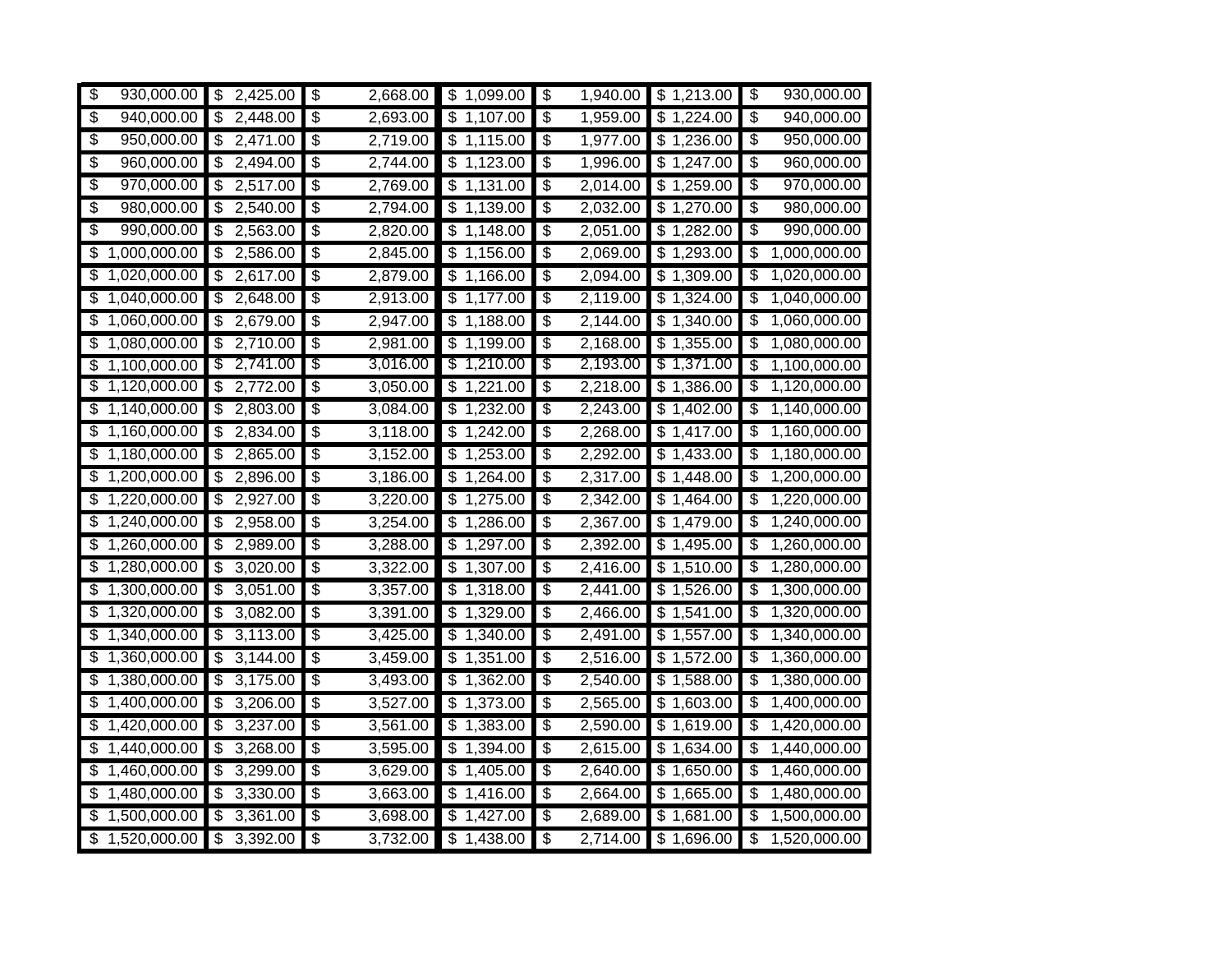| \$                 | \$                                   | \$                                           | \$                        | \$                                     | \$1,712.00              | \$                       |
|--------------------|--------------------------------------|----------------------------------------------|---------------------------|----------------------------------------|-------------------------|--------------------------|
| 1,540,000.00       | 3,423.00                             | 3,766.00                                     | 1,449.00                  | 2,739.00                               |                         | 1,540,000.00             |
| 1,560,000.00       | $\boldsymbol{\mathsf{S}}$            | s)                                           | \$                        | s)                                     | \$1,727.00              | $\overline{\mathbf{e}}$  |
| \$                 | 3,454.00                             | 3,800.00                                     | 1,459.00                  | 2,764.00                               |                         | 1,560,000.00             |
| 1,580,000.00       | 3,485.00                             | $\overline{\mathcal{E}}$                     | 1,470.00                  | \$                                     | \$1,743.00              | $\overline{\mathbf{3}}$  |
| \$                 | \$                                   | 3,834.00                                     | \$                        | 2,788.00                               |                         | 1,580,000.00             |
| \$                 | 3,516.00                             | $\overline{\boldsymbol{\theta}}$             | \$                        | $\overline{\boldsymbol{\mathfrak{s}}}$ | \$1,758.00              | $\overline{\mathcal{E}}$ |
| 1,600,000.00       | \$                                   | 3,868.00                                     | 1,481.00                  | 2,813.00                               |                         | 1,600,000.00             |
| 1,620,000.00       | 3,547.00                             | \$                                           | 1,492.00                  | \$                                     | \$1,774.00              | $\overline{\mathbf{e}}$  |
| \$                 | \$                                   | 3,902.00                                     | \$                        | 2,838.00                               |                         | 1,620,000.00             |
| \$                 | \$                                   | $\overline{\boldsymbol{\theta}}$             | \$                        | \$                                     | \$                      | \$                       |
| 1,640,000.00       | 3,578.00                             | 3,936.00                                     | 1,503.00                  | 2,863.00                               | 1,789.00                | 1,640,000.00             |
| 1,660,000.00       | \$                                   | $\overline{\mathcal{E}}$                     | \$                        | $\overline{\mathcal{E}}$               | \$1,805.00              | $\overline{\mathbf{e}}$  |
| \$                 | 3,609.00                             | 3,970.00                                     | 1,514.00                  | 2,888.00                               |                         | 1,660,000.00             |
| 1,680,000.00       | $\boldsymbol{\mathsf{S}}$            | \$                                           | 1,524.00                  | $\frac{1}{2}$                          | \$1,820.00              | $\overline{\mathbf{e}}$  |
| \$                 | 3,640.00                             | 4,004.00                                     | \$                        | 2,912.00                               |                         | 1,680,000.00             |
| 1,700,000.00       | 3,671.00                             | $\overline{\boldsymbol{\theta}}$             | $\overline{1,}535.00$     | \$                                     | \$1,836.00              | $\overline{\mathbf{e}}$  |
| \$                 | \$                                   | 4,039.00                                     | \$                        | 2,937.00                               |                         | 1,700,000.00             |
| 1,720,000.00       | 3,702.00                             | $\overline{\mathcal{E}}$                     | $\overline{\mathcal{S}}$  | $\overline{\mathcal{E}}$               | $\overline{\mathbf{3}}$ | $\overline{\$}$          |
| \$                 | \$                                   | 4,073.00                                     | 1,546.00                  | 2,962.00                               | 1,851.00                | 1,720,000.00             |
| 1,740,000.00       | \$                                   | $\overline{\mathcal{C}}$                     | \$                        | \$                                     | 1,867.00                | $\overline{\mathbf{e}}$  |
| \$                 | 3,733.00                             | 4,107.00                                     | 1,557.00                  | 2,987.00                               | \$                      | 1,740,000.00             |
| 1,760,000.00       | \$                                   | \$                                           | \$                        | \$                                     | \$                      | \$                       |
| \$                 | 3,764.00                             | 4,141.00                                     | 1,568.00                  | 3,012.00                               | 1,882.00                | 1,760,000.00             |
| 1,780,000.00       | 3,795.00                             | $\overline{\mathcal{S}}$                     | 1,579.00                  | $\overline{\boldsymbol{\mathfrak{s}}}$ | \$1,898.00              | $\overline{\mathbf{e}}$  |
| \$                 | \$                                   | 4,175.00                                     | $\boldsymbol{\mathsf{S}}$ | 3,036.00                               |                         | 1,780,000.00             |
| 1,800,000.00       | \$                                   | $\overline{\boldsymbol{\theta}}$             | 1,590.00                  | $\overline{\boldsymbol{\theta}}$       | \$1,913.00              | $\overline{\mathbf{e}}$  |
| \$                 | 3,826.00                             | 4,209.00                                     | \$                        | 3,061.00                               |                         | 1,800,000.00             |
| 1,820,000.00       | \$                                   | \$                                           | \$                        | $\overline{\boldsymbol{\mathfrak{s}}}$ | \$1,929.00              | $\overline{\mathbf{e}}$  |
| \$                 | 3,857.00                             | 4,243.00                                     | 1,600.00                  | 3,086.00                               |                         | 1,820,000.00             |
| \$                 | \$                                   | \$                                           | $\frac{1}{2}$             | \$                                     | $\overline{$}1,944.00$  | $\overline{\mathbf{e}}$  |
| 1,840,000.00       | 3,888.00                             | 4,277.00                                     | 1,611.00                  | 3,111.00                               |                         | 1,840,000.00             |
| 1,860,000.00       | \$                                   | $\overline{\boldsymbol{\theta}}$             | $\overline{\mathbf{e}}$   | $\overline{\boldsymbol{\theta}}$       | \$1,960.00              | \$                       |
| \$                 | 3,919.00                             | 4,311.00                                     | 1,622.00                  | 3,136.00                               |                         | 1,860,000.00             |
| 1,880,000.00       | \$                                   | $\overline{\mathcal{E}}$                     | $\overline{\mathbf{3}}$   | $\overline{\mathcal{E}}$               | \$1,975.00              | $\overline{\$}$          |
| \$                 | 3,950.00                             | 4,345.00                                     | 1,633.00                  | 3,160.00                               |                         | 1,880,000.00             |
| 1,900,000.00       | \$                                   | \$                                           | $\overline{1,644.00}$     | \$                                     | \$1,991.00              | $\overline{\mathbf{e}}$  |
| \$                 | 3,981.00                             | 4,380.00                                     | \$                        | 3,185.00                               |                         | 1,900,000.00             |
| 1,920,000.00       | \$                                   | \$                                           | \$                        | \$                                     | \$2,006.00              | \$                       |
| \$                 | 4,012.00                             | 4,414.00                                     | 1,655.00                  | 3,210.00                               |                         | 1,920,000.00             |
| 1,940,000.00       | 4,043.00                             | $\overline{\$}$                              | \$                        | $\overline{\$}$                        | $\overline{$}$ 2,022.00 | $\overline{\$}$          |
| \$                 | \$                                   | 4,448.00                                     | 1,666.00                  | 3,235.00                               |                         | 1,940,000.00             |
| 1,960,000.00       | \$                                   | $\overline{\boldsymbol{\theta}}$             | $\overline{\mathbf{e}}$   | \$                                     | \$2,037.00              | \$                       |
| \$                 | 4,074.00                             | 4,482.00                                     | 1,676.00                  | 3,260.00                               |                         | 1,960,000.00             |
| 1,980,000.00       | $\overline{\boldsymbol{\theta}}$     | $\overline{\boldsymbol{\theta}}$             | 1,687.00                  | $\overline{\boldsymbol{\theta}}$       | \$2,053.00              | $\overline{\mathcal{E}}$ |
| \$                 | 4,105.00                             | 4,516.00                                     | \$                        | 3,284.00                               |                         | 1,980,000.00             |
| 2,000,000.00       | \$                                   | \$                                           | \$                        | \$                                     | \$2,068.00              | $\overline{\mathbf{e}}$  |
| \$                 | 4,136.00                             | 4,550.00                                     | 1,698.00                  | 3,309.00                               |                         | 2,000,000.00             |
| 2,020,000.00       | \$                                   | \$                                           | \$                        | $\overline{\boldsymbol{\theta}}$       | \$2,084.00              | $\overline{\mathbf{e}}$  |
| \$                 | 4,167.00                             | 4,584.00                                     | 1,709.00                  | 3,334.00                               |                         | 2,020,000.00             |
| 2,040,000.00       | \$                                   | \$                                           | \$                        | $\overline{\boldsymbol{\theta}}$       | \$2,099.00              | $\overline{\mathbf{e}}$  |
| \$                 | 4,198.00                             | 4,618.00                                     | 1,720.00                  | 3,359.00                               |                         | 2,040,000.00             |
| \$                 | \$                                   | $\overline{\boldsymbol{\theta}}$             | \$                        | \$                                     | \$2,115.00              | \$                       |
| 2,060,000.00       | 4,229.00                             | 4,652.00                                     | 1,731.00                  | 3,384.00                               |                         | 2,060,000.00             |
| 2,080,000.00       | $\overline{\boldsymbol{\mathsf{z}}}$ | $\overline{\mathcal{C}}$                     | $\overline{\$}$           | $\overline{\mathcal{E}}$               | \$2,130.00              | $\overline{\mathcal{E}}$ |
| \$                 | 4,260.00                             | 4,686.00                                     | 1,741.00                  | 3,408.00                               |                         | 2,080,000.00             |
| 2,100,000.00       | 4,291.00                             | $\overline{\$}$                              | $\overline{\mathbf{3}}$   | 3,433.00                               | \$2,146.00              | $\overline{\mathbf{e}}$  |
| \$                 | \$                                   | 4,721.00                                     | 1,752.00                  | \$                                     |                         | 2,100,000.00             |
| 2,120,000.00       | \$                                   | $\overline{\boldsymbol{\theta}}$             | $\frac{1}{2}$             | \$                                     | $\overline{$}$ 2,161.00 | $\overline{\mathbf{e}}$  |
| \$                 | 4,322.00                             | 4,755.00                                     | 1,763.00                  | 3,458.00                               |                         | 2,120,000.00             |
| 2,140,000.00       | \$                                   | $\overline{\boldsymbol{\theta}}$             | \$                        | $\overline{\boldsymbol{\theta}}$       | \$2,177.00              | $\overline{\$}$          |
| \$                 | 4,353.00                             | 4,789.00                                     | 1,774.00                  | 3,483.00                               |                         | 2,140,000.00             |
| 2,160,000.00       | \$                                   | $\overline{\$}$                              | \$                        | \$                                     | \$2,192.00              | \$                       |
| \$                 | 4,384.00                             | 4,823.00                                     | 1,785.00                  | 3,508.00                               |                         | 2,160,000.00             |
| 2,180,000.00       | \$                                   | s)                                           | $\overline{\mathbf{3}}$   | \$                                     | \$2,208.00              | \$                       |
| \$                 | 4,415.00                             | 4,857.00                                     | 1,796.00                  | 3,532.00                               |                         | 2,180,000.00             |
| 2,200,000.00<br>\$ | \$<br>4,446.00                       | $\overline{\boldsymbol{\theta}}$<br>4,891.00 | \$1,807.00                | \$<br>3,557.00                         | \$2,223.00              | 2,200,000.00<br>\$       |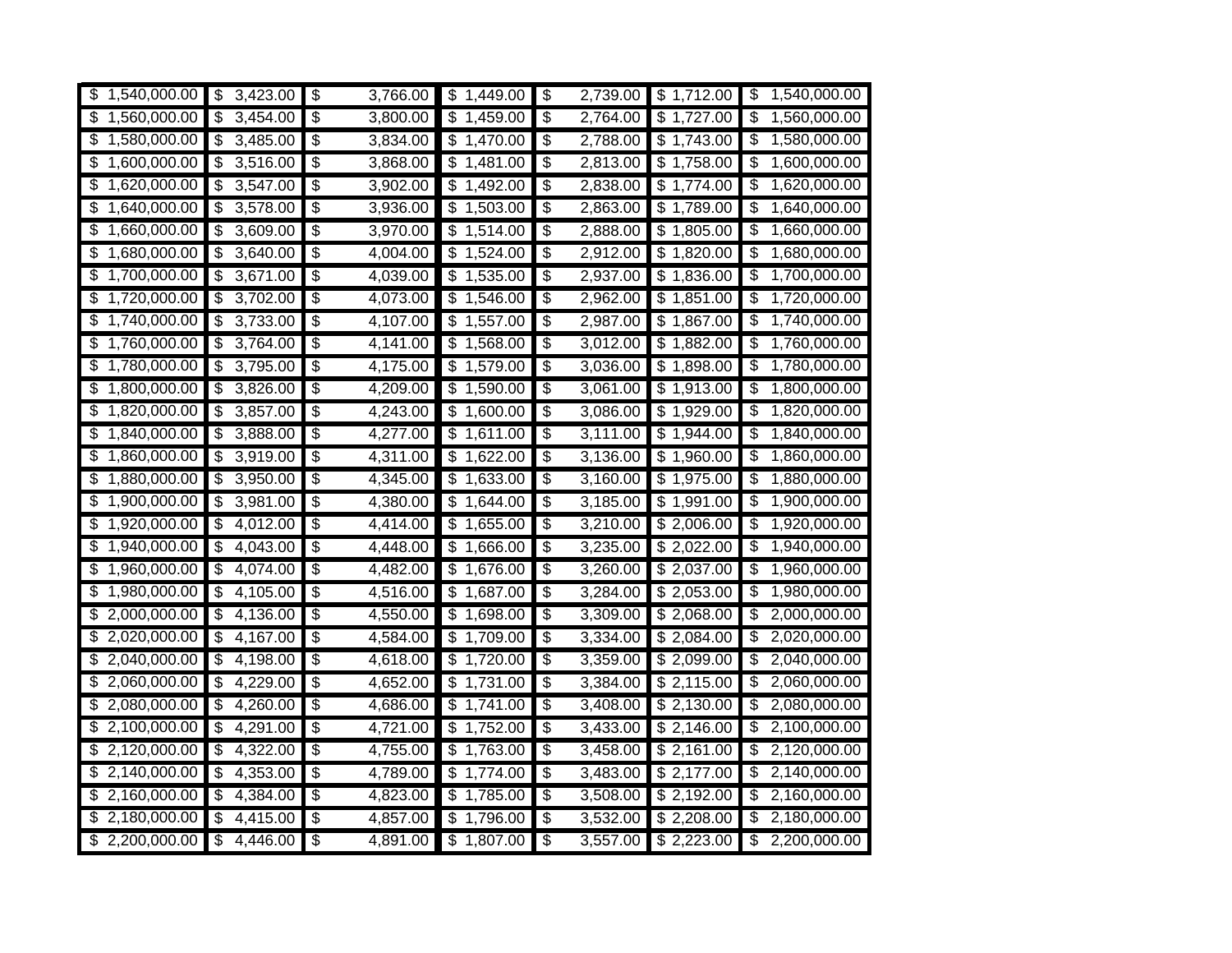| 2,220,000.00<br>\$                      | \$<br>4,477.00                        | $\frac{1}{2}$<br>4,925.00                    | \$<br>1,817.00                         | $\overline{\mathbf{3}}$                | 3,582.00 | \$2,239.00              | \$              | 2,220,000.00 |
|-----------------------------------------|---------------------------------------|----------------------------------------------|----------------------------------------|----------------------------------------|----------|-------------------------|-----------------|--------------|
| \$2,240,000.00                          | \$<br>4,508.00                        | s)<br>4,959.00                               | 1,828.00<br>$\boldsymbol{\mathsf{\$}}$ | \$                                     | 3,607.00 | \$2,254.00              | \$              | 2,240,000.00 |
| \$2,260,000.00                          | 4,539.00<br>\$                        | \$<br>4,993.00                               | 1,839.00<br>\$                         | \$                                     | 3,632.00 | \$2,270.00              | \$              | 2,260,000.00 |
| \$2,280,000.00                          | \$<br>4,570.00                        | \$<br>$\overline{5,027.00}$                  | $\overline{1,850.00}$<br>\$            | \$                                     | 3,656.00 | \$2,285.00              | \$              | 2,280,000.00 |
| $\overline{2,300,000.00}$               | $\boldsymbol{\mathsf{S}}$<br>4,601.00 | \$<br>5,062.00                               | 1,861.00<br>\$                         | \$                                     | 3,681.00 | \$2,301.00              | \$              | 2,300,000.00 |
| 2,320,000.00<br>\$                      | \$<br>4,632.00                        | \$<br>5,096.00                               | \$<br>1,872.00                         | $\overline{\mathcal{E}}$               | 3,706.00 | \$2,316.00              | \$              | 2,320,000.00 |
| 2,340,000.00<br>\$                      | \$<br>4,663.00                        | $\overline{\boldsymbol{\theta}}$<br>5,130.00 | \$<br>1,883.00                         | \$                                     | 3,731.00 | \$2,332.00              | \$              | 2,340,000.00 |
| \$2,360,000.00                          | \$<br>4,694.00                        | s)<br>5,164.00                               | 1,893.00<br>\$                         | \$                                     | 3,756.00 | \$2,347.00              | \$              | 2,360,000.00 |
| 2,380,000.00<br>\$                      | \$<br>4,725.00                        | \$<br>5,198.00                               | \$<br>1,904.00                         | \$                                     | 3,780.00 | $\overline{$}$ 2,363.00 | \$              | 2,380,000.00 |
| 2,400,000.00<br>\$                      | \$<br>4,756.00                        | $\overline{\mathcal{E}}$<br>5,232.00         | $\overline{\mathcal{S}}$<br>1,915.00   | \$                                     | 3,805.00 | \$2,378.00              | $\overline{\$}$ | 2,400,000.00 |
| 2,420,000.00<br>\$                      | \$<br>4,787.00                        | \$<br>5,266.00                               | \$<br>1,926.00                         | \$                                     | 3,830.00 | \$2,394.00              | \$              | 2,420,000.00 |
| 2,440,000.00<br>\$                      | \$<br>4,818.00                        | \$<br>5,300.00                               | \$<br>1,937.00                         | \$                                     | 3,855.00 | \$2,409.00              | \$              | 2,440,000.00 |
| \$2,460,000.00                          | \$<br>4,849.00                        | s)<br>5,334.00                               | $\boldsymbol{\mathsf{\$}}$<br>1,948.00 | \$                                     | 3,880.00 | $\overline{$}$ 2,425.00 | \$              | 2,460,000.00 |
| 2,480,000.00<br>\$                      | \$<br>4,880.00                        | $\overline{\boldsymbol{\theta}}$<br>5,368.00 | 1,958.00<br>\$                         | $\overline{\boldsymbol{\mathfrak{s}}}$ | 3,904.00 | \$2,440.00              | \$              | 2,480,000.00 |
| \$2,500,000.00                          | $\frac{1}{2}$<br>4,911.00             | $\overline{\boldsymbol{\theta}}$<br>5,403.00 | $\frac{1}{2}$<br>1,969.00              | \$                                     | 3,929.00 | \$2,456.00              | \$              | 2,500,000.00 |
| 2,520,000.00<br>\$                      | \$<br>4,942.00                        | \$<br>5,437.00                               | \$<br>1,980.00                         | $\overline{\boldsymbol{\mathfrak{s}}}$ | 3,954.00 | \$2,471.00              | \$              | 2,520,000.00 |
| 2,540,000.00<br>\$                      | \$<br>4,973.00                        | \$<br>5,471.00                               | \$<br>1,991.00                         | $\overline{\mathcal{E}}$               | 3,979.00 | \$2,487.00              | \$              | 2,540,000.00 |
| \$2,560,000.00                          | \$<br>5,004.00                        | $\overline{\$}$<br>5,505.00                  | \$2,002.00                             | $\overline{\$}$                        | 4,004.00 | \$2,502.00              | $\overline{\$}$ | 2,560,000.00 |
| 2,580,000.00<br>\$                      | $\boldsymbol{\mathsf{S}}$<br>5,035.00 | \$<br>5,539.00                               | 2,013.00<br>\$                         | \$                                     | 4,028.00 | \$2,518.00              | \$              | 2,580,000.00 |
| 2,600,000.00<br>\$                      | \$<br>5,066.00                        | \$<br>5,573.00                               | \$<br>2,024.00                         | \$                                     | 4,053.00 | $\overline{$}$ 2,533.00 | \$              | 2,600,000.00 |
| 2,620,000.00<br>\$                      | \$<br>5,097.00                        | \$<br>5,607.00                               | \$<br>2,034.00                         | $\overline{\$}$                        | 4,078.00 | \$2,549.00              | $\overline{\$}$ | 2,620,000.00 |
| 2,640,000.00<br>\$                      | \$<br>5,128.00                        | \$<br>5,641.00                               | \$<br>2,045.00                         | $\overline{\mathcal{E}}$               | 4,103.00 | \$2,564.00              | \$              | 2,640,000.00 |
| \$2,660,000.00                          | $\overline{\mathcal{S}}$<br>5,159.00  | \$<br>5,675.00                               | $\overline{$}$ 2,056.00                | \$                                     | 4,128.00 | $\overline{$}$ 2,580.00 | $\overline{\$}$ | 2,660,000.00 |
| \$2,680,000.00                          | \$<br>5,190.00                        | \$<br>5,709.00                               | 2,067.00<br>\$                         | \$                                     | 4,152.00 | $\overline{$}$ 2,595.00 | \$              | 2,680,000.00 |
| 2,700,000.00<br>\$                      | \$<br>5,221.00                        | $\overline{\boldsymbol{\theta}}$<br>5,744.00 | \$<br>2,078.00                         | $\overline{\boldsymbol{\mathfrak{s}}}$ | 4,177.00 | \$2,611.00              | \$              | 2,700,000.00 |
| \$2,720,000.00                          | $\boldsymbol{\mathsf{S}}$<br>5,252.00 | $\overline{\boldsymbol{\theta}}$<br>5,778.00 | 2,089.00<br>\$                         | $\overline{\mathbf{e}}$                | 4,202.00 | \$2,626.00              | \$              | 2,720,000.00 |
| \$<br>2,740,000.00                      | \$<br>5,283.00                        | $\overline{\boldsymbol{\theta}}$<br>5,812.00 | \$<br>2,100.00                         | \$                                     | 4,227.00 | \$2,642.00              | \$              | 2,740,000.00 |
| \$2,760,000.00                          | $\overline{\$}$<br>5,314.00           | $\overline{\mathcal{E}}$<br>5,846.00         | \$2,110.00                             | $\overline{\mathcal{E}}$               | 4,252.00 | \$2,657.00              | $\overline{\$}$ | 2,760,000.00 |
| 2,780,000.00<br>\$                      | S<br>5,345.00                         | $\overline{\$}$<br>5,880.00                  | \$2,121.00                             | \$                                     | 4,276.00 | \$2,673.00              | \$              | 2,780,000.00 |
| 2,800,000.00<br>\$                      | $\boldsymbol{\mathsf{S}}$<br>5,376.00 | \$<br>5,914.00                               | 2,132.00<br>\$                         | \$                                     | 4,301.00 | \$2,688.00              | \$              | 2,800,000.00 |
| 2,820,000.00<br>\$                      | \$<br>5,407.00                        | \$<br>5,948.00                               | $\overline{2}$ , 143.00<br>\$          | \$                                     | 4,326.00 | \$2,704.00              | $\overline{\$}$ | 2,820,000.00 |
| 2,840,000.00<br>\$                      | \$<br>5,438.00                        | \$<br>5,982.00                               | \$<br>2,154.00                         | $\overline{\mathcal{E}}$               | 4,351.00 | \$2,719.00              | \$              | 2,840,000.00 |
| 2,860,000.00<br>\$                      | \$<br>5,469.00                        | \$<br>6,016.00                               | \$2,165.00                             | \$                                     | 4,376.00 | \$2,735.00              | \$              | 2,860,000.00 |
| 2,880,000.00<br>$\overline{\mathbf{3}}$ | \$<br>5,500.00                        | \$<br>6,050.00                               | $\overline{2,175.00}$                  | $\overline{\boldsymbol{\mathfrak{s}}}$ | 4,400.00 | \$2,750.00              | S)              | 2,880,000.00 |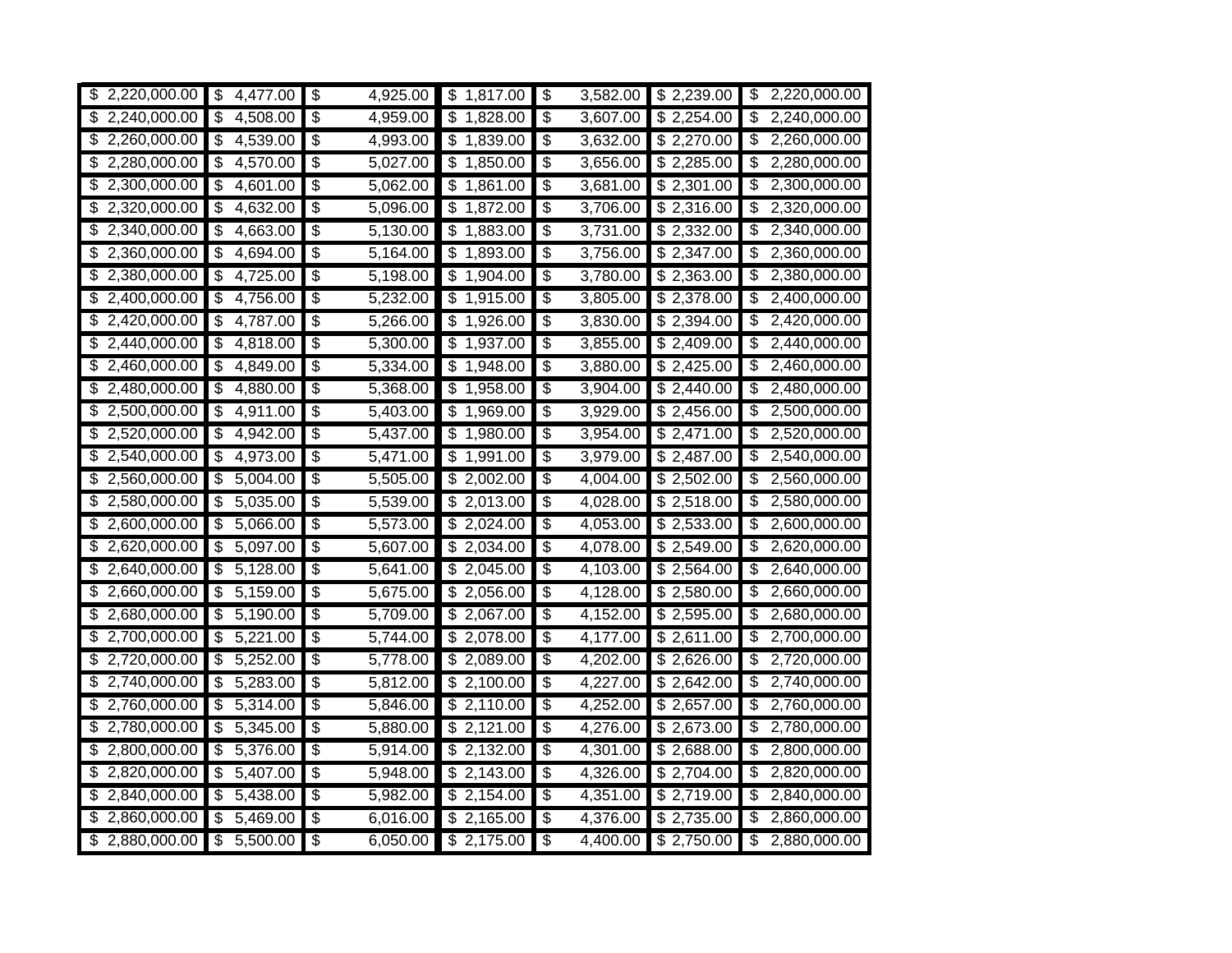| 2,900,000.00<br>\$                               | $\frac{1}{2}$<br>5,531.00                          | \$<br>6,085.00                               | \$<br>2,186.00                        | $\overline{\mathbf{3}}$                | 4,425.00              | \$2,766.00              | \$                       | 2,900,000.00 |
|--------------------------------------------------|----------------------------------------------------|----------------------------------------------|---------------------------------------|----------------------------------------|-----------------------|-------------------------|--------------------------|--------------|
| \$2,920,000.00                                   | $\boldsymbol{\mathsf{S}}$<br>5,562.00              | s)<br>6,119.00                               | 2,197.00<br>$\boldsymbol{\mathsf{S}}$ | \$                                     | 4,450.00              | \$2,781.00              | \$                       | 2,920,000.00 |
| \$2,940,000.00                                   | 5,593.00<br>\$                                     | \$<br>6,153.00                               | \$2,208.00                            | \$                                     | 4,475.00              | \$2,797.00              | \$                       | 2,940,000.00 |
| \$2,960,000.00                                   | $\overline{5,624.00}$<br>\$                        | $\overline{\boldsymbol{\theta}}$<br>6,187.00 | 2,219.00<br>\$                        | $\overline{\boldsymbol{\mathfrak{s}}}$ | $\overline{4,}500.00$ | \$2,812.00              | \$                       | 2,960,000.00 |
| 2,980,000.00<br>\$                               | $\boldsymbol{\mathsf{S}}$<br>5,655.00              | \$<br>6,221.00                               | 2,230.00<br>\$                        | \$                                     | 4,524.00              | \$2,828.00              | \$                       | 2,980,000.00 |
| 3,000,000.00<br>\$                               | \$<br>5,686.00                                     | $\overline{\$}$<br>6,255.00                  | \$<br>2,241.00                        | $\overline{\$}$                        | 4,549.00              | \$2,843.00              | \$                       | 3,000,000.00 |
| 3,020,000.00<br>\$                               | \$<br>5,717.00                                     | $\overline{\mathcal{E}}$<br>6,289.00         | \$2,251.00                            | $\overline{\mathcal{E}}$               | 4,574.00              | \$2,859.00              | $\overline{\$}$          | 3,020,000.00 |
| 3,040,000.00<br>\$                               | $\boldsymbol{\mathsf{S}}$<br>5,748.00              | s)<br>6,323.00                               | \$2,262.00                            | \$                                     | 4,599.00              | \$2,874.00              | \$                       | 3,040,000.00 |
| 3,060,000.00<br>\$                               | \$<br>5,779.00                                     | \$<br>6,357.00                               | 2,273.00<br>\$                        | \$                                     | 4,624.00              | \$2,890.00              | \$                       | 3,060,000.00 |
| 3,080,000.00<br>\$                               | \$<br>$\overline{5,810.00}$                        | $\overline{\mathcal{E}}$<br>6,391.00         | \$<br>2,284.00                        | \$                                     | 4,648.00              | $\overline{$}$ 2,905.00 | $\overline{\$}$          | 3,080,000.00 |
| 3,100,000.00<br>\$                               | \$<br>5,841.00                                     | $\overline{\mathcal{C}}$<br>6,426.00         | \$<br>2,295.00                        | \$                                     | 4,673.00              | \$2,921.00              | $\overline{\$}$          | 3,100,000.00 |
| 3,120,000.00<br>\$                               | \$<br>5,872.00                                     | \$<br>6,460.00                               | \$<br>2,306.00                        | \$                                     | 4,698.00              | \$2,936.00              | \$                       | 3,120,000.00 |
| \$3,140,000.00                                   | 5,903.00<br>\$                                     | s)<br>6,494.00                               | \$2,317.00                            | \$                                     | 4,723.00              | \$2,952.00              | \$                       | 3,140,000.00 |
| 3,160,000.00<br>\$                               | $\overline{\boldsymbol{\mathfrak{s}}}$<br>5,934.00 | $\overline{\boldsymbol{\theta}}$<br>6,528.00 | 2,327.00<br>\$                        | \$                                     | 4,748.00              | \$2,967.00              | \$                       | 3,160,000.00 |
| 3,180,000.00<br>\$                               | \$<br>5,965.00                                     | $\overline{\boldsymbol{\theta}}$<br>6,562.00 | 2,338.00<br>\$                        | $\overline{\boldsymbol{\mathfrak{s}}}$ | 4,772.00              | \$2,983.00              | \$                       | 3,180,000.00 |
| 3,200,000.00<br>\$                               | $\boldsymbol{\mathsf{S}}$<br>5,996.00              | \$<br>6,596.00                               | 2,349.00<br>\$                        | $\overline{\boldsymbol{\mathfrak{s}}}$ | 4,797.00              | \$2,998.00              | \$                       | 3,200,000.00 |
| $\overline{\boldsymbol{\theta}}$<br>3,220,000.00 | \$<br>6,027.00                                     | \$<br>6,630.00                               | \$<br>2,360.00                        | $\overline{\mathcal{E}}$               | 4,822.00              | \$3,014.00              | \$                       | 3,220,000.00 |
| 3,240,000.00<br>\$                               | \$<br>6,058.00                                     | $\overline{\mathcal{E}}$<br>6,664.00         | \$2,371.00                            | $\overline{\$}$                        | 4,847.00              | \$3,029.00              | $\overline{\$}$          | 3,240,000.00 |
| 3,260,000.00<br>\$                               | $\boldsymbol{\mathsf{S}}$<br>6,089.00              | \$<br>6,698.00                               | 2,382.00<br>\$                        | \$                                     | $\sqrt{4,872.00}$     | \$3,045.00              | \$                       | 3,260,000.00 |
| 3,280,000.00<br>\$                               | \$<br>6,120.00                                     | \$<br>6,732.00                               | \$<br>2,392.00                        | \$                                     | 4,896.00              | $\overline{$}3,060.00$  | $\overline{\mathcal{E}}$ | 3,280,000.00 |
| 3,300,000.00<br>\$                               | \$<br>6,151.00                                     | $\overline{\$}$<br>6,767.00                  | 2,403.00<br>\$                        | $\overline{\$}$                        | 4,921.00              | \$3,076.00              | $\overline{\$}$          | 3,300,000.00 |
| 3,320,000.00<br>\$                               | \$<br>6,182.00                                     | \$<br>6,801.00                               | 2,414.00<br>\$                        | $\overline{\mathcal{E}}$               | 4,946.00              | \$3,091.00              | \$                       | 3,320,000.00 |
| \$3,340,000.00                                   | $\overline{\boldsymbol{\mathfrak{s}}}$<br>6,213.00 | \$<br>6,835.00                               | $\overline{$}$ 2,425.00               | \$                                     | 4,971.00              | \$3,107.00              | $\overline{\$}$          | 3,340,000.00 |
| 3,360,000.00<br>\$                               | \$<br>6,244.00                                     | \$<br>6,869.00                               | 2,436.00<br>\$                        | \$                                     | 4,996.00              | \$3,122.00              | \$                       | 3,360,000.00 |
| 3,380,000.00<br>\$                               | \$<br>6,275.00                                     | $\overline{\boldsymbol{\theta}}$<br>6,903.00 | \$<br>2,447.00                        | \$                                     | 5,020.00              | \$3,138.00              | \$                       | 3,380,000.00 |
| 3,400,000.00<br>\$                               | $\boldsymbol{\mathsf{S}}$<br>6,306.00              | $\overline{\boldsymbol{\theta}}$<br>6,937.00 | \$2,458.00                            | $\overline{\mathbf{e}}$                | 5,045.00              | \$3,153.00              | \$                       | 3,400,000.00 |
| \$<br>3,420,000.00                               | \$<br>6,337.00                                     | $\overline{\boldsymbol{\theta}}$<br>6,971.00 | \$<br>2,468.00                        | \$                                     | 5,070.00              | \$3,169.00              | \$                       | 3,420,000.00 |
| 3,440,000.00<br>\$                               | $\overline{\$}$<br>6,368.00                        | $\overline{\mathcal{E}}$<br>7,005.00         | \$2,479.00                            | $\overline{\mathcal{E}}$               | 5,095.00              | \$3,184.00              | $\overline{\$}$          | 3,440,000.00 |
| 3,460,000.00<br>\$                               | 6,399.00<br>\$                                     | $\overline{\$}$<br>7,039.00                  | 2,490.00<br>\$                        | \$                                     | 5,120.00              | \$3,200.00              | \$                       | 3,460,000.00 |
| 3,480,000.00<br>\$                               | $\boldsymbol{\mathsf{S}}$<br>6,430.00              | $\overline{\boldsymbol{\theta}}$<br>7,073.00 | 2,501.00<br>\$                        | \$                                     | 5,144.00              | \$3,215.00              | \$                       | 3,480,000.00 |
| 3,500,000.00<br>\$                               | \$<br>6,461.00                                     | \$<br>7,108.00                               | \$<br>2,512.00                        | \$                                     | 5,169.00              | \$3,231.00              | $\overline{\mathcal{E}}$ | 3,500,000.00 |
| 3,520,000.00<br>\$                               | \$<br>6,492.00                                     | \$<br>7,142.00                               | \$<br>2,523.00                        | $\overline{\mathcal{E}}$               | 5,194.00              | \$3,246.00              | \$                       | 3,520,000.00 |
| 3,540,000.00<br>\$                               | \$<br>6,523.00                                     | $\overline{\mathcal{E}}$<br>7,176.00         | 2,534.00<br>\$                        | \$                                     | 5,219.00              | \$3,262.00              | \$                       | 3,540,000.00 |
| 3,560,000.00<br>$\overline{\boldsymbol{\theta}}$ | \$<br>6,554.00                                     | \$<br>7,210.00                               | \$2,544.00                            | $\overline{\boldsymbol{\mathfrak{s}}}$ | 5,244.00              | \$3,277.00              | \$                       | 3,560,000.00 |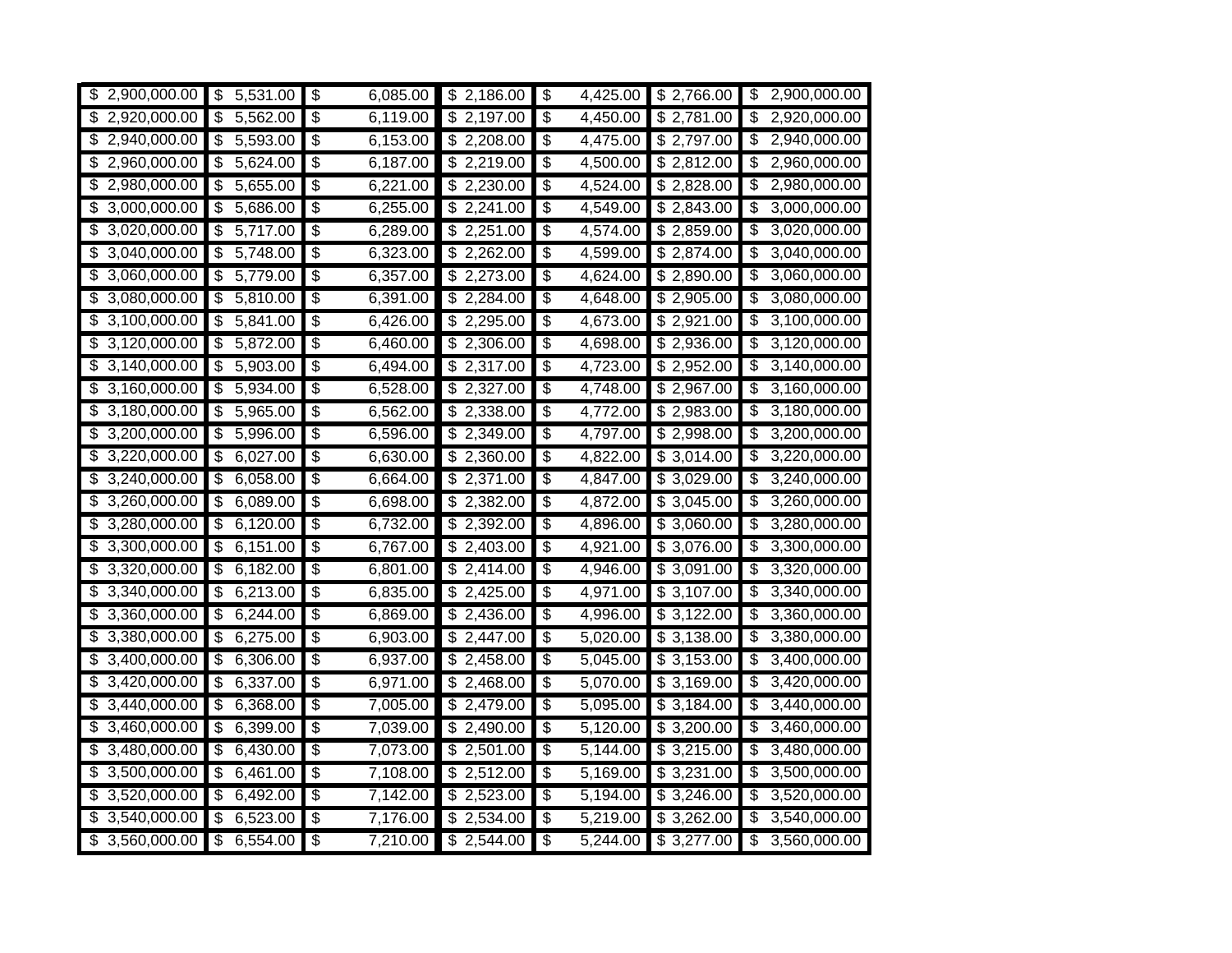| 3,580,000.00                                     | $\frac{1}{2}$                                      | \$                                                 | \$                                    | \$                                                  | \$3,293.00             | \$                                       |
|--------------------------------------------------|----------------------------------------------------|----------------------------------------------------|---------------------------------------|-----------------------------------------------------|------------------------|------------------------------------------|
| \$                                               | 6,585.00                                           | 7,244.00                                           | 2,555.00                              | 5,268.00                                            |                        | 3,580,000.00                             |
| \$3,600,000.00                                   | $\overline{\boldsymbol{\mathfrak{s}}}$<br>6,616.00 | s)<br>7,278.00                                     | $\boldsymbol{\mathsf{S}}$<br>2,566.00 | s)<br>5,293.00                                      | \$3,308.00             | $\overline{\mathbf{e}}$<br>3,600,000.00  |
| 3,620,000.00                                     | 6,647.00                                           | s)                                                 | 2,577.00                              | 5,318.00                                            | \$3,324.00             | 3,620,000.00                             |
| \$                                               | \$                                                 | 7,312.00                                           | \$                                    | \$                                                  |                        | \$                                       |
| 3,640,000.00                                     | 6,678.00                                           | $\overline{\boldsymbol{\theta}}$                   | 2,588.00                              | $\overline{\boldsymbol{\theta}}$                    | \$3,339.00             | \$                                       |
| \$                                               | \$                                                 | 7,346.00                                           | \$                                    | 5,343.00                                            |                        | 3,640,000.00                             |
| 3,660,000.00                                     | $\boldsymbol{\mathsf{S}}$                          | \$                                                 | 2,599.00                              | \$                                                  | \$3,355.00             | \$                                       |
| \$                                               | 6,709.00                                           | 7,380.00                                           | \$                                    | 5,368.00                                            |                        | 3,660,000.00                             |
| 3,680,000.00                                     | \$                                                 | \$                                                 | \$                                    | $\overline{\$}$                                     | \$3,370.00             | \$                                       |
| \$                                               | 6,740.00                                           | 7,414.00                                           | 2,609.00                              | 5,392.00                                            |                        | 3,680,000.00                             |
| 3,700,000.00<br>\$                               | \$<br>6,771.00                                     | $\overline{\boldsymbol{\theta}}$<br>7,449.00       | \$2,620.00                            | $\overline{\mathcal{E}}$<br>5,417.00                | \$3,386.00             | \$<br>3,700,000.00                       |
| 3,720,000.00<br>\$                               | $\boldsymbol{\mathsf{S}}$<br>6,802.00              | \$<br>7,483.00                                     | \$2,631.00                            | $\overline{5,44}$ 2.00<br>$\boldsymbol{\mathsf{S}}$ | \$3,401.00             | 3,720,000.00<br>$\overline{\mathbf{e}}$  |
| 3,740,000.00                                     | $\frac{1}{2}$                                      | $\overline{\boldsymbol{\theta}}$                   | $\overline{2,}642.00$                 | \$                                                  | \$3,417.00             | \$                                       |
| \$                                               | 6,833.00                                           | 7,517.00                                           | \$                                    | 5,467.00                                            |                        | 3,740,000.00                             |
| 3,760,000.00                                     | \$                                                 | $\overline{\mathcal{E}}$                           | $\overline{\mathbf{3}}$               | \$                                                  | \$3,432.00             | $\overline{\$}$                          |
| \$                                               | 6,864.00                                           | 7,551.00                                           | 2,653.00                              | 5,492.00                                            |                        | 3,760,000.00                             |
| 3,780,000.00                                     | \$                                                 | \$                                                 | \$                                    | \$                                                  | \$3,448.00             | \$                                       |
| \$                                               | 6,895.00                                           | 7,585.00                                           | 2,664.00                              | 5,516.00                                            |                        | 3,780,000.00                             |
| 3,800,000.00                                     | \$                                                 | \$                                                 | \$                                    | \$                                                  | \$3,463.00             | \$                                       |
| \$                                               | 6,926.00                                           | 7,619.00                                           | 2,675.00                              | $\overline{5,}541.00$                               |                        | 3,800,000.00                             |
| \$3,820,000.00                                   | 6,957.00<br>\$                                     | $\overline{\boldsymbol{\mathfrak{s}}}$<br>7,653.00 | $\overline{$}$ 2,685.00               | s)<br>5,566.00                                      | \$3,479.00             | 3,820,000.00<br>$\overline{\mathbf{e}}$  |
| 3,840,000.00                                     | \$                                                 | $\overline{\mathcal{E}}$                           | 2,696.00                              | \$                                                  | \$3,494.00             | \$                                       |
| \$                                               | 6,988.00                                           | 7,687.00                                           | \$                                    | 5,591.00                                            |                        | 3,840,000.00                             |
| 3,860,000.00                                     | $\boldsymbol{\theta}$                              | $\overline{\boldsymbol{\theta}}$                   | \$                                    | $\overline{\boldsymbol{\mathfrak{s}}}$              | \$3,510.00             | \$                                       |
| \$                                               | 7,019.00                                           | 7,721.00                                           | 2,707.00                              | 5,616.00                                            |                        | 3,860,000.00                             |
| 3,880,000.00                                     | $\boldsymbol{\mathsf{S}}$                          | \$                                                 | \$                                    | $\overline{\boldsymbol{\mathfrak{s}}}$              | \$3,525.00             | \$                                       |
| \$                                               | 7,050.00                                           | 7,755.00                                           | 2,718.00                              | 5,640.00                                            |                        | 3,880,000.00                             |
| 3,900,000.00                                     | \$                                                 | $\overline{\boldsymbol{\theta}}$                   | $\overline{\mathbf{e}}$               | \$                                                  | \$3,541.00             | \$                                       |
| \$                                               | 7,081.00                                           | 7,790.00                                           | 2,729.00                              | 5,665.00                                            |                        | 3,900,000.00                             |
| 3,920,000.00                                     | \$                                                 | $\overline{\mathcal{C}}$                           | $\overline{\boldsymbol{\theta}}$      | $\overline{\$}$                                     | \$3,556.00             | $\overline{\$}$                          |
| \$                                               | 7,112.00                                           | 7,824.00                                           | 2,740.00                              | 5,690.00                                            |                        | 3,920,000.00                             |
| 3,940,000.00                                     | $\boldsymbol{\mathsf{S}}$                          | \$                                                 | 2,751.00                              | \$                                                  | \$3,572.00             | $\overline{\mathbf{e}}$                  |
| \$                                               | 7,143.00                                           | 7,858.00                                           | \$                                    | 5,715.00                                            |                        | 3,940,000.00                             |
| 3,960,000.00                                     | \$                                                 | \$                                                 | \$                                    | \$                                                  | \$3,587.00             | \$                                       |
| \$                                               | 7,174.00                                           | 7,892.00                                           | 2,761.00                              | 5,740.00                                            |                        | 3,960,000.00                             |
| 3,980,000.00                                     | \$                                                 | $\overline{\$}$                                    | \$                                    | $\overline{\mathcal{C}}$                            | \$3,603.00             | $\overline{\$}$                          |
| \$                                               | 7,205.00                                           | 7,926.00                                           | 2,772.00                              | 5,764.00                                            |                        | 3,980,000.00                             |
| 4,000,000.00                                     | \$                                                 | \$                                                 | \$                                    | \$                                                  | \$3,618.00             | \$                                       |
| \$                                               | 7,236.00                                           | 7,960.00                                           | 2,783.00                              | 5,789.00                                            |                        | 4,000,000.00                             |
| \$4,020,000.00                                   | $\overline{\boldsymbol{\mathfrak{s}}}$<br>7,267.00 | $\overline{\mathcal{S}}$<br>7,994.00               | $\overline{$}$ 2,794.00               | \$<br>$\overline{5,814.00}$                         | \$3,634.00             | $\overline{\mathcal{E}}$<br>4,020,000.00 |
| \$4,040,000.00                                   | $\boldsymbol{\mathsf{S}}$<br>7,298.00              | \$<br>8,028.00                                     | 2,805.00<br>\$                        | \$<br>5,839.00                                      | \$3,649.00             | $\overline{\mathbf{e}}$<br>4,040,000.00  |
| 4,060,000.00                                     | \$                                                 | $\overline{\boldsymbol{\theta}}$                   | 2,816.00                              | \$                                                  | \$3,665.00             | \$                                       |
| \$                                               | 7,329.00                                           | 8,062.00                                           | \$                                    | 5,864.00                                            |                        | 4,060,000.00                             |
| 4,080,000.00                                     | $\boldsymbol{\mathsf{S}}$                          | $\overline{\boldsymbol{\theta}}$                   | 2,826.00                              | $\overline{\boldsymbol{\theta}}$                    | \$3,680.00             | $\overline{\$}$                          |
| \$                                               | 7,360.00                                           | 8,096.00                                           | \$                                    | 5,888.00                                            |                        | 4,080,000.00                             |
| $\overline{\boldsymbol{\theta}}$                 | \$                                                 | \$                                                 | \$                                    | \$                                                  | \$3,696.00             | \$                                       |
| 4,100,000.00                                     | 7,391.00                                           | 8,131.00                                           | 2,837.00                              | 5,913.00                                            |                        | 4,100,000.00                             |
| \$4,120,000.00                                   | $\overline{\mathcal{C}}$<br>7,422.00               | $\overline{\mathcal{E}}$<br>8,165.00               | \$<br>2,848.00                        | $\overline{\mathcal{E}}$<br>5,938.00                | \$3,711.00             | $\overline{\mathcal{E}}$<br>4,120,000.00 |
| 4,140,000.00                                     | \$                                                 | $\overline{\mathcal{C}}$                           | $\overline{\boldsymbol{\theta}}$      | 5,963.00                                            | \$3,727.00             | $\overline{\$}$                          |
| \$                                               | 7,453.00                                           | 8,199.00                                           | 2,859.00                              | s)                                                  |                        | 4,140,000.00                             |
| 4, 160, 000.00                                   | $\boldsymbol{\mathsf{S}}$                          | \$                                                 | 2,870.00                              | \$                                                  | \$3,742.00             | \$                                       |
| \$                                               | 7,484.00                                           | 8,233.00                                           | \$                                    | 5,988.00                                            |                        | 4,160,000.00                             |
| 4,180,000.00                                     | \$                                                 | \$                                                 | $\overline{2,881.00}$                 | \$                                                  | $\overline{$}3,758.00$ | $\overline{\mathcal{E}}$                 |
| \$                                               | 7,515.00                                           | 8,267.00                                           | \$                                    | 6,012.00                                            |                        | 4,180,000.00                             |
| \$                                               | \$                                                 | \$                                                 | \$                                    | \$                                                  | \$3,773.00             | \$                                       |
| 4,200,000.00                                     | $7,546.\overline{00}$                              | 8,301.00                                           | 2,892.00                              | 6,037.00                                            |                        | 4,200,000.00                             |
| 4,220,000.00<br>\$                               | \$<br>7,577.00                                     | \$<br>8,335.00                                     | \$2,902.00                            | \$<br>6,062.00                                      | \$3,789.00             | \$<br>4,220,000.00                       |
| 4,240,000.00<br>$\overline{\boldsymbol{\theta}}$ | 7,608.00<br>\$                                     | $\overline{\boldsymbol{\theta}}$<br>8,369.00       | \$2,913.00                            | $\overline{\boldsymbol{\mathfrak{s}}}$<br>6,087.00  | \$3,804.00             | 4,240,000.00<br>\$                       |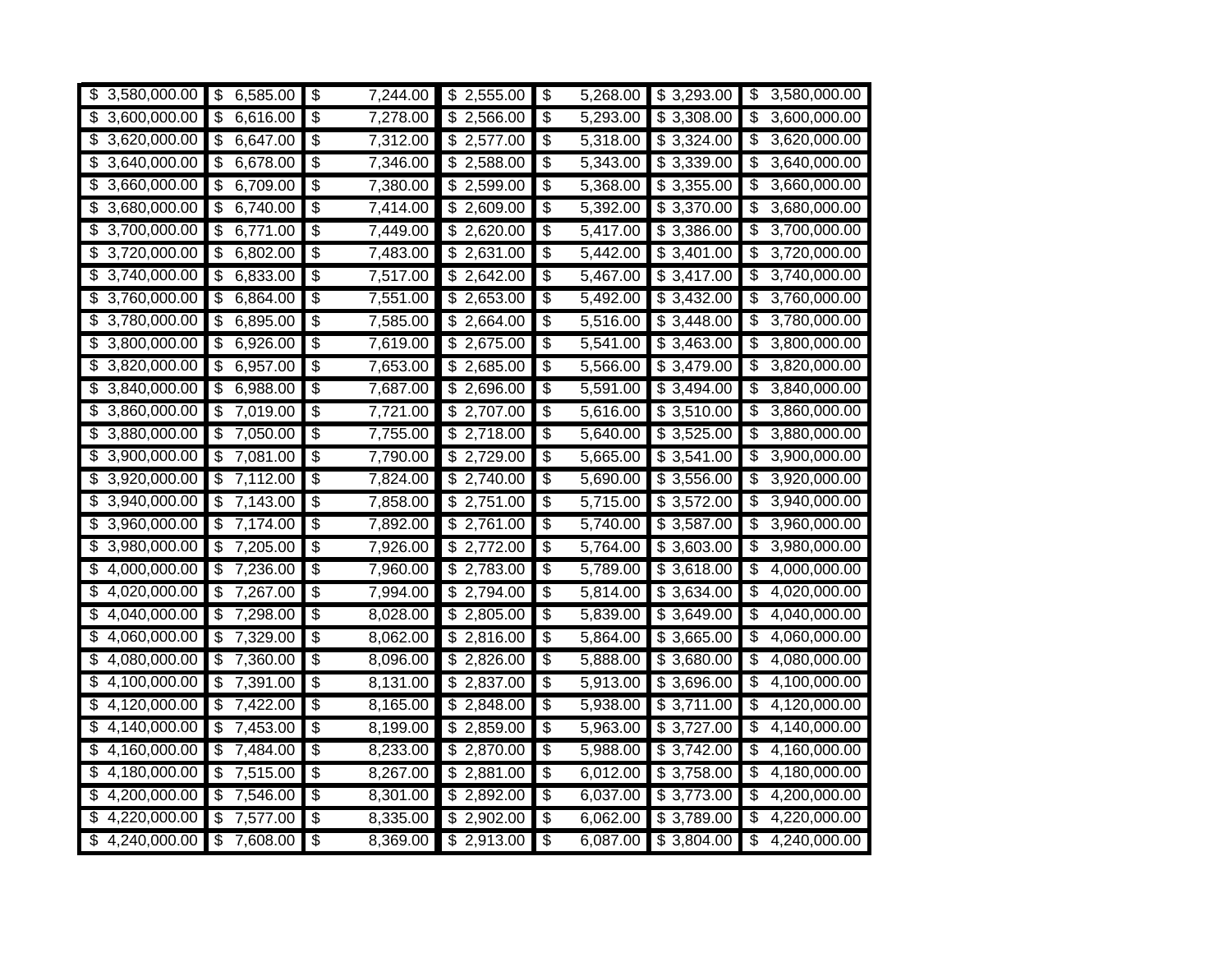| 4,260,000.00<br>\$ | $\frac{1}{2}$<br>7,639.00                          | \$<br>8,403.00                                     | \$<br>2,924.00                               | $\overline{\mathbf{3}}$                | 6,112.00 | \$3,820.00             | \$                      | 4,260,000.00 |
|--------------------|----------------------------------------------------|----------------------------------------------------|----------------------------------------------|----------------------------------------|----------|------------------------|-------------------------|--------------|
| \$4,280,000.00     | $\overline{\boldsymbol{\mathfrak{s}}}$<br>7,670.00 | $\overline{\boldsymbol{\mathfrak{s}}}$<br>8,437.00 | \$2,935.00                                   | \$                                     | 6,136.00 | \$3,835.00             | \$                      | 4,280,000.00 |
| 4,300,000.00<br>\$ | 7,701.00<br>\$                                     | $\overline{\mathcal{E}}$<br>8,472.00               | 2,946.00<br>\$                               | \$                                     | 6,161.00 | \$3,851.00             | \$                      | 4,300,000.00 |
| 4,320,000.00<br>\$ | \$<br>7,732.00                                     | \$<br>8,506.00                                     | 2,957.00<br>\$                               | $\overline{\boldsymbol{\mathfrak{s}}}$ | 6,186.00 | \$3,866.00             | $\overline{\$}$         | 4,320,000.00 |
| 4,340,000.00<br>\$ | $\frac{1}{2}$<br>7,763.00                          | \$<br>8,540.00                                     | \$2,968.00                                   | \$                                     | 6,211.00 | $\overline{$}3,882.00$ | \$                      | 4,340,000.00 |
| 4,360,000.00<br>\$ | \$<br>7,794.00                                     | $\overline{\mathcal{E}}$<br>8,574.00               | \$<br>2,978.00                               | $\overline{\mathcal{S}}$               | 6,236.00 | \$3,897.00             | \$                      | 4,360,000.00 |
| 4,380,000.00<br>\$ | $\overline{\boldsymbol{\mathfrak{s}}}$<br>7,825.00 | \$<br>8,608.00                                     | \$2,989.00                                   | $\overline{\mathfrak{s}}$              | 6,260.00 | \$3,913.00             | $\overline{\$}$         | 4,380,000.00 |
| 4,400,000.00<br>\$ | $\boldsymbol{\mathsf{S}}$<br>7,856.00              | \$<br>8,642.00                                     | $\frac{1}{2}$<br>3,000.00                    | \$                                     | 6,285.00 | \$3,928.00             | $\overline{\mathbf{S}}$ | 4,400,000.00 |
| 4,420,000.00<br>\$ | $\overline{\boldsymbol{\mathfrak{s}}}$<br>7,887.00 | \$<br>8,676.00                                     | 3,011.00<br>\$                               | $\overline{\boldsymbol{\theta}}$       | 6,310.00 | \$3,944.00             | $\overline{\$}$         | 4,420,000.00 |
| 4,440,000.00<br>\$ | \$<br>7,918.00                                     | \$<br>8,710.00                                     | $\overline{\mathcal{G}}$<br>3,022.00         | \$                                     | 6,335.00 | \$3,959.00             | \$                      | 4,440,000.00 |
| 4,460,000.00<br>\$ | \$<br>7,949.00                                     | $\overline{\mathcal{C}}$<br>8,744.00               | \$<br>3,033.00                               | $\overline{\mathcal{E}}$               | 6,360.00 | \$3,975.00             | $\overline{\$}$         | 4,460,000.00 |
| 4,480,000.00<br>\$ | $\frac{1}{2}$<br>7,980.00                          | s)<br>8,778.00                                     | \$<br>3,043.00                               | $\overline{\boldsymbol{\mathfrak{s}}}$ | 6,384.00 | \$3,990.00             | \$                      | 4,480,000.00 |
| \$4,500,000.00     | $\boldsymbol{\mathsf{S}}$<br>8,011.00              | $\overline{\mathcal{E}}$<br>8,813.00               | 3,054.00<br>$\boldsymbol{\mathsf{S}}$        | \$                                     | 6,409.00 | \$4,006.00             | \$                      | 4,500,000.00 |
| 4,520,000.00<br>\$ | $\overline{\boldsymbol{\mathfrak{s}}}$<br>8,042.00 | $\overline{\mathcal{C}}$<br>8,847.00               | 3,065.00<br>\$                               | \$                                     | 6,434.00 | \$4,021.00             | \$                      | 4,520,000.00 |
| 4,540,000.00<br>\$ | \$<br>8,073.00                                     | \$<br>8,881.00                                     | $\overline{3,076.00}$<br>\$                  | \$                                     | 6,459.00 | \$4,037.00             | \$                      | 4,540,000.00 |
| \$<br>4,560,000.00 | \$<br>8,104.00                                     | $\overline{\boldsymbol{\theta}}$<br>8,915.00       | \$<br>3,087.00                               | $\overline{\boldsymbol{\theta}}$       | 6,484.00 | \$4,052.00             | \$                      | 4,560,000.00 |
| 4,580,000.00<br>\$ | \$<br>8,135.00                                     | \$<br>8,949.00                                     | 3,098.00<br>\$                               | $\overline{\mathcal{E}}$               | 6,508.00 | \$4,068.00             | \$                      | 4,580,000.00 |
| 4,600,000.00<br>\$ | $\overline{\$}$<br>8,166.00                        | $\overline{\mathcal{E}}$<br>8,983.00               | $\overline{\$}$<br>3,109.00                  | $\overline{\mathcal{E}}$               | 6,533.00 | \$4,083.00             | $\overline{\$}$         | 4,600,000.00 |
| 4,620,000.00<br>\$ | \$<br>$\sqrt{8,}197.00$                            | $\overline{\boldsymbol{\theta}}$<br>9,017.00       | 3,119.00<br>\$                               | \$                                     | 6,558.00 | \$4,099.00             | \$                      | 4,620,000.00 |
| 4,640,000.00<br>\$ | \$<br>8,228.00                                     | \$<br>9,051.00                                     | $\overline{3,}130.00$<br>\$                  | \$                                     | 6,583.00 | \$4,114.00             | $\overline{\$}$         | 4,640,000.00 |
| 4,660,000.00<br>\$ | \$<br>8,259.00                                     | $\overline{\$}$<br>9,085.00                        | \$<br>3,141.00                               | $\overline{\mathcal{E}}$               | 6,608.00 | \$4,130.00             | $\overline{\$}$         | 4,660,000.00 |
| 4,680,000.00<br>\$ | \$<br>8,290.00                                     | $\overline{\boldsymbol{\theta}}$<br>9,119.00       | \$<br>3,152.00                               | \$                                     | 6,632.00 | \$4,145.00             | \$                      | 4,680,000.00 |
| \$4,700,000.00     | 8,321.00<br>$\boldsymbol{\mathsf{S}}$              | s)<br>9,154.00                                     | \$3,163.00                                   | \$                                     | 6,657.00 | \$4,161.00             | $\overline{\mathbf{S}}$ | 4,700,000.00 |
| \$4,720,000.00     | \$<br>8,352.00                                     | $\overline{\boldsymbol{\theta}}$<br>9,188.00       | 3,174.00<br>\$                               | \$                                     | 6,682.00 | \$4,176.00             | \$                      | 4,720,000.00 |
| 4,740,000.00<br>\$ | \$<br>8,383.00                                     | $\overline{\mathcal{E}}$<br>9,222.00               | \$<br>3,185.00                               | \$                                     | 6,707.00 | \$4,192.00             | $\overline{\$}$         | 4,740,000.00 |
| 4,760,000.00<br>\$ | $\frac{1}{2}$<br>8,414.00                          | \$<br>9,256.00                                     | \$<br>3,195.00                               | $\overline{\boldsymbol{\mathfrak{s}}}$ | 6,732.00 | \$4,207.00             | \$                      | 4,760,000.00 |
| \$<br>4,780,000.00 | \$<br>8,445.00                                     | \$<br>9,290.00                                     | \$<br>3,206.00                               | \$                                     | 6,756.00 | \$4,223.00             | $\overline{\$}$         | 4,780,000.00 |
| 4,800,000.00<br>\$ | $\overline{\mathcal{S}}$<br>8,476.00               | $\overline{\mathcal{E}}$<br>9,324.00               | $\overline{\boldsymbol{\theta}}$<br>3,217.00 | $\overline{\$}$                        | 6,781.00 | \$4,238.00             | \$                      | 4,800,000.00 |
| 4,820,000.00<br>\$ | \$<br>8,507.00                                     | $\overline{\boldsymbol{\theta}}$<br>9,358.00       | 3,228.00<br>\$                               | \$                                     | 6,806.00 | \$4,254.00             | \$                      | 4,820,000.00 |
| 4,840,000.00<br>\$ | $\frac{1}{2}$<br>8,538.00                          | $\overline{\boldsymbol{\theta}}$<br>9,392.00       | \$<br>3,239.00                               | \$                                     | 6,831.00 | \$4,269.00             | \$                      | 4,840,000.00 |
| 4,860,000.00<br>\$ | $\boldsymbol{\mathsf{S}}$<br>8,569.00              | \$<br>9,426.00                                     | \$<br>$\overline{3,}250.00$                  | $\overline{\boldsymbol{\mathfrak{s}}}$ | 6,856.00 | $\overline{$}4,285.00$ | \$                      | 4,860,000.00 |
| 4,880,000.00<br>\$ | S<br>8,600.00                                      | $\overline{\mathcal{E}}$<br>9,460.00               | $\overline{\$}$<br>3,260.00                  | $\overline{\mathcal{E}}$               | 6,880.00 | \$4,300.00             | $\overline{\$}$         | 4,880,000.00 |
| 4,900,000.00<br>\$ | $\overline{\mathcal{S}}$<br>8,631.00               | $\overline{\mathcal{E}}$<br>9,495.00               | \$3,271.00                                   | $\overline{\mathcal{E}}$               | 6,905.00 | \$4,316.00             | $\overline{\$}$         | 4,900,000.00 |
| 4,920,000.00<br>\$ | \$<br>8,662.00                                     | $\overline{\$}$<br>9,529.00                        | \$3,282.00                                   | \$                                     | 6,930.00 | \$4,331.00             | \$                      | 4,920,000.00 |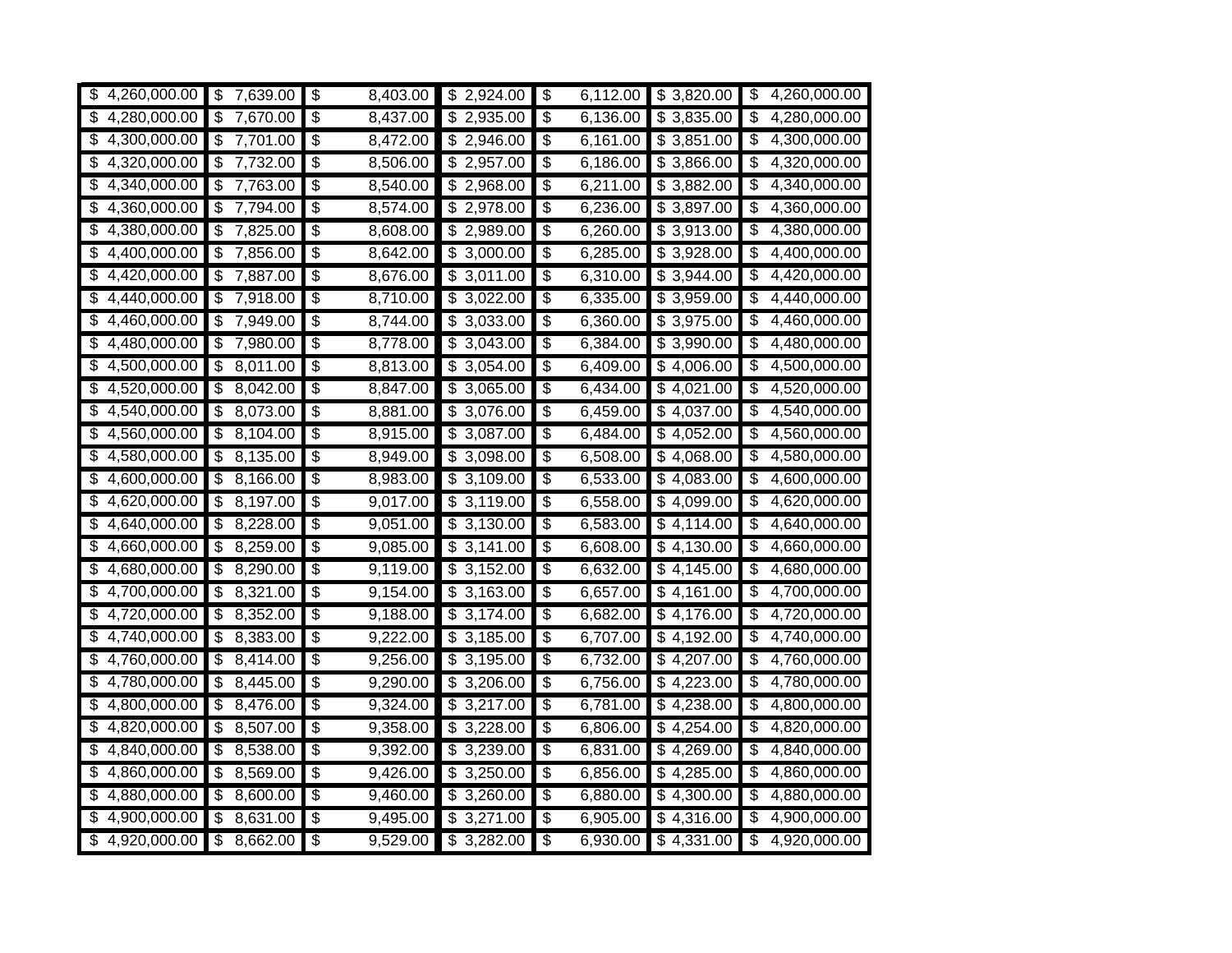| \$             | \$                                                 | \$                               | \$                                    | \$                                     | \$4,347.00               | \$                       |
|----------------|----------------------------------------------------|----------------------------------|---------------------------------------|----------------------------------------|--------------------------|--------------------------|
| 4,940,000.00   | 8,693.00                                           | 9,563.00                         | 3,293.00                              | 6,955.00                               |                          | 4,940,000.00             |
| \$4,960,000.00 | $\overline{\boldsymbol{\mathfrak{s}}}$<br>8,724.00 | s)<br>9,597.00                   | $\boldsymbol{\mathsf{S}}$<br>3,304.00 | s)<br>6,980.00                         | \$4,362.00               | \$<br>4,960,000.00       |
| 4,980,000.00   | 8,755.00                                           | \$                               | 3,315.00                              | 7,004.00                               | \$4,378.00               | $\overline{\mathbf{e}}$  |
| \$             | \$                                                 | 9,631.00                         | \$                                    | \$                                     |                          | 4,980,000.00             |
| 5,000,000.00   | \$                                                 | $\overline{\boldsymbol{\theta}}$ | 3,326.00                              | $\overline{\boldsymbol{\theta}}$       | \$4,393.00               | $\overline{\mathcal{E}}$ |
| \$             | 8,786.00                                           | 9,665.00                         | \$                                    | 7,029.00                               |                          | 5,000,000.00             |
| 5,020,000.00   | \$                                                 | \$                               | 3,334.00                              | \$                                     | $\overline{\$}$ 4,405.00 | $\overline{\mathbf{e}}$  |
| \$             | 8,809.00                                           | 9,690.00                         | \$                                    | 7,048.00                               |                          | 5,020,000.00             |
| 5,040,000.00   | \$                                                 | $\overline{\boldsymbol{\theta}}$ | \$                                    | \$                                     | \$4,416.00               | \$                       |
| \$             | 8,832.00                                           | 9,716.00                         | 3,342.00                              | 7,066.00                               |                          | 5,040,000.00             |
| 5,060,000.00   | \$                                                 | $\overline{\mathcal{E}}$         | $\overline{\mathbf{e}}$               | $\overline{\mathcal{E}}$               | \$4,428.00               | \$                       |
| \$             | 8,855.00                                           | 9,741.00                         | 3,350.00                              | 7,084.00                               |                          | 5,060,000.00             |
| 5,080,000.00   | $\boldsymbol{\mathsf{S}}$                          | \$                               | 3,358.00                              | $\frac{1}{2}$                          | \$4,439.00               | $\overline{\mathbf{e}}$  |
| \$             | 8,878.00                                           | 9,766.00                         | $\frac{1}{2}$                         | 7,103.00                               |                          | 5,080,000.00             |
| 5,100,000.00   | 8,901.00                                           | \$                               | 3,366.00                              | \$                                     | \$4,451.00               | $\overline{\mathbf{e}}$  |
| \$             | \$                                                 | 9,792.00                         | \$                                    | 7,121.00                               |                          | 5,100,000.00             |
| 5,120,000.00   | 8,924.00                                           | $\overline{\mathcal{E}}$         | $\overline{\mathbf{3}}$               | $\overline{\boldsymbol{\theta}}$       | $\overline{$}4,462.00$   | $\overline{\mathbf{e}}$  |
| \$             | \$                                                 | 9,817.00                         | 3,374.00                              | 7,140.00                               |                          | 5,120,000.00             |
| 5,140,000.00   | \$                                                 | \$                               | 3,382.00                              | \$                                     | \$4,474.00               | $\overline{\mathbf{e}}$  |
| \$             | 8,947.00                                           | 9,842.00                         | \$                                    | 7,158.00                               |                          | 5,140,000.00             |
| 5,160,000.00   | \$                                                 | \$                               | \$                                    | \$                                     | \$                       | \$                       |
| \$             | 8,970.00                                           | 9,867.00                         | 3,390.00                              | 7,176.00                               | 4,485.00                 | 5,160,000.00             |
| 5,180,000.00   | 8,993.00                                           | s)                               | 3,398.00                              | $\overline{\boldsymbol{\mathfrak{s}}}$ | \$4,497.00               | \$                       |
| \$             | \$                                                 | 9,893.00                         | $\boldsymbol{\mathsf{S}}$             | 7,195.00                               |                          | 5,180,000.00             |
| 5,200,000.00   | $\overline{\boldsymbol{\theta}}$                   | $\overline{\boldsymbol{\theta}}$ | 3,406.00                              | $\overline{\boldsymbol{\theta}}$       | \$4,508.00               | $\overline{\mathbf{e}}$  |
| \$             | 9,016.00                                           | 9,918.00                         | \$                                    | 7,213.00                               |                          | 5,200,000.00             |
| 5,220,000.00   | \$                                                 | $\overline{\boldsymbol{\theta}}$ | \$                                    | \$                                     | \$4,520.00               | $\overline{\mathbf{e}}$  |
| \$             | 9,039.00                                           | 9,943.00                         | 3,414.00                              | 7,232.00                               |                          | 5,220,000.00             |
| 5,240,000.00   | \$                                                 | \$                               | \$                                    | \$                                     | \$4,531.00               | \$                       |
| \$             | 9,062.00                                           | 9,969.00                         | 3,422.00                              | 7,250.00                               |                          | 5,240,000.00             |
| \$             | \$                                                 | $\overline{\boldsymbol{\theta}}$ | $\overline{\mathbf{e}}$               | $\overline{\boldsymbol{\theta}}$       | \$4,543.00               | \$                       |
| 5,260,000.00   | 9,085.00                                           | 9,994.00                         | 3,430.00                              | 7,268.00                               |                          | 5,260,000.00             |
| 5,280,000.00   | \$                                                 | $\overline{\mathcal{E}}$         | $\overline{\mathbf{3}}$               | $\overline{\mathcal{E}}$               | \$4,554.00               | $\overline{\$}$          |
| \$             | 9,108.00                                           | 10,019.00                        | 3,438.00                              | 7,287.00                               |                          | 5,280,000.00             |
| 5,300,000.00   | \$                                                 | \$                               | 3,446.00                              | \$                                     | \$4,566.00               | \$                       |
| \$             | 9,131.00                                           | 10,045.00                        | \$                                    | 7,305.00                               |                          | 5,300,000.00             |
| 5,320,000.00   | \$                                                 | \$                               | 3,454.00                              | \$                                     | \$4,577.00               | \$                       |
| \$             | 9,154.00                                           | 10,070.00                        | \$                                    | 7,324.00                               |                          | 5,320,000.00             |
| 5,340,000.00   | 9,177.00                                           | $\overline{\$}$                  | \$                                    | $\overline{\$}$                        | \$4,589.00               | \$                       |
| \$             | \$                                                 | 10,095.00                        | 3,462.00                              | 7,342.00                               |                          | 5,340,000.00             |
| 5,360,000.00   | \$                                                 | \$                               | \$                                    | $\overline{\mathcal{E}}$               | \$4,600.00               | \$                       |
| \$             | 9,200.00                                           | 10,120.00                        | 3,470.00                              | 7,360.00                               |                          | 5,360,000.00             |
| 5,380,000.00   | $\overline{\boldsymbol{\theta}}$                   | \$                               | 3,479.00                              | $\overline{\boldsymbol{\theta}}$       | \$4,612.00               | $\overline{\mathcal{E}}$ |
| \$             | $\overline{9,22}3.00$                              | 10,146.00                        | \$                                    | 7,379.00                               |                          | 5,380,000.00             |
| 5,400,000.00   | \$                                                 | \$                               | \$                                    | \$                                     | \$4,623.00               | $\overline{\mathbf{e}}$  |
| \$             | 9,246.00                                           | 10,171.00                        | 3,487.00                              | 7,397.00                               |                          | 5,400,000.00             |
| 5,420,000.00   | \$                                                 | \$                               | \$                                    | \$                                     | \$4,635.00               | \$                       |
| \$             | 9,269.00                                           | 10,196.00                        | 3,495.00                              | 7,416.00                               |                          | 5,420,000.00             |
| 5,440,000.00   | \$                                                 | $\overline{\boldsymbol{\theta}}$ | \$                                    | $\overline{\boldsymbol{\theta}}$       | \$4,646.00               | $\overline{\mathbf{e}}$  |
| \$             | 9,292.00                                           | 10,222.00                        | 3,503.00                              | 7,434.00                               |                          | 5,440,000.00             |
| \$             | \$                                                 | \$                               | \$                                    | $\overline{\boldsymbol{\mathfrak{s}}}$ | \$4,658.00               | \$                       |
| 5,460,000.00   | 9,315.00                                           | 10,247.00                        | 3,511.00                              | 7,452.00                               |                          | 5,460,000.00             |
| 5,480,000.00   | \$                                                 | $\overline{\mathcal{E}}$         | \$                                    | $\overline{\mathcal{E}}$               | \$4,669.00               | $\overline{\mathcal{E}}$ |
| \$             | 9,338.00                                           | 10,272.00                        | 3,519.00                              | 7,471.00                               |                          | 5,480,000.00             |
| 5,500,000.00   | \$                                                 | $\overline{\$}$                  | $\overline{\mathcal{S}}$              | \$                                     | \$4,681.00               | $\overline{\$}$          |
| \$             | 9,361.00                                           | 10,298.00                        | 3,527.00                              | 7,489.00                               |                          | 5,500,000.00             |
| 5,520,000.00   | \$                                                 | $\overline{\boldsymbol{\theta}}$ | 3,535.00                              | \$                                     | \$4,692.00               | $\overline{\mathbf{e}}$  |
| \$             | 9,384.00                                           | 10,323.00                        | $\frac{1}{2}$                         | 7,508.00                               |                          | 5,520,000.00             |
| 5,540,000.00   | \$                                                 | $\overline{\boldsymbol{\theta}}$ | 3,543.00                              | $\overline{\boldsymbol{\theta}}$       | \$4,704.00               | $\overline{\mathcal{E}}$ |
| \$             | 9,407.00                                           | 10,348.00                        | \$                                    | 7,526.00                               |                          | 5,540,000.00             |
| 5,560,000.00   | \$                                                 | $\overline{\$}$                  | \$                                    | $\overline{\mathcal{C}}$               | \$4,715.00               | \$                       |
| \$             | 9,430.00                                           | 10,373.00                        | 3,551.00                              | 7,544.00                               |                          | 5,560,000.00             |
| 5,580,000.00   | \$                                                 | s)                               | $\overline{\mathcal{G}}$              | \$                                     | \$4,727.00               | \$                       |
| \$             | 9,453.00                                           | 10,399.00                        | 3,559.00                              | 7,563.00                               |                          | 5,580,000.00             |
| 5,600,000.00   | 9,476.00                                           | \$                               | $\overline{\mathbf{3}}$               | \$                                     | \$4,738.00               | 5,600,000.00             |
| \$             | \$                                                 | 10,424.00                        | 3,567.00                              | 7,581.00                               |                          | \$                       |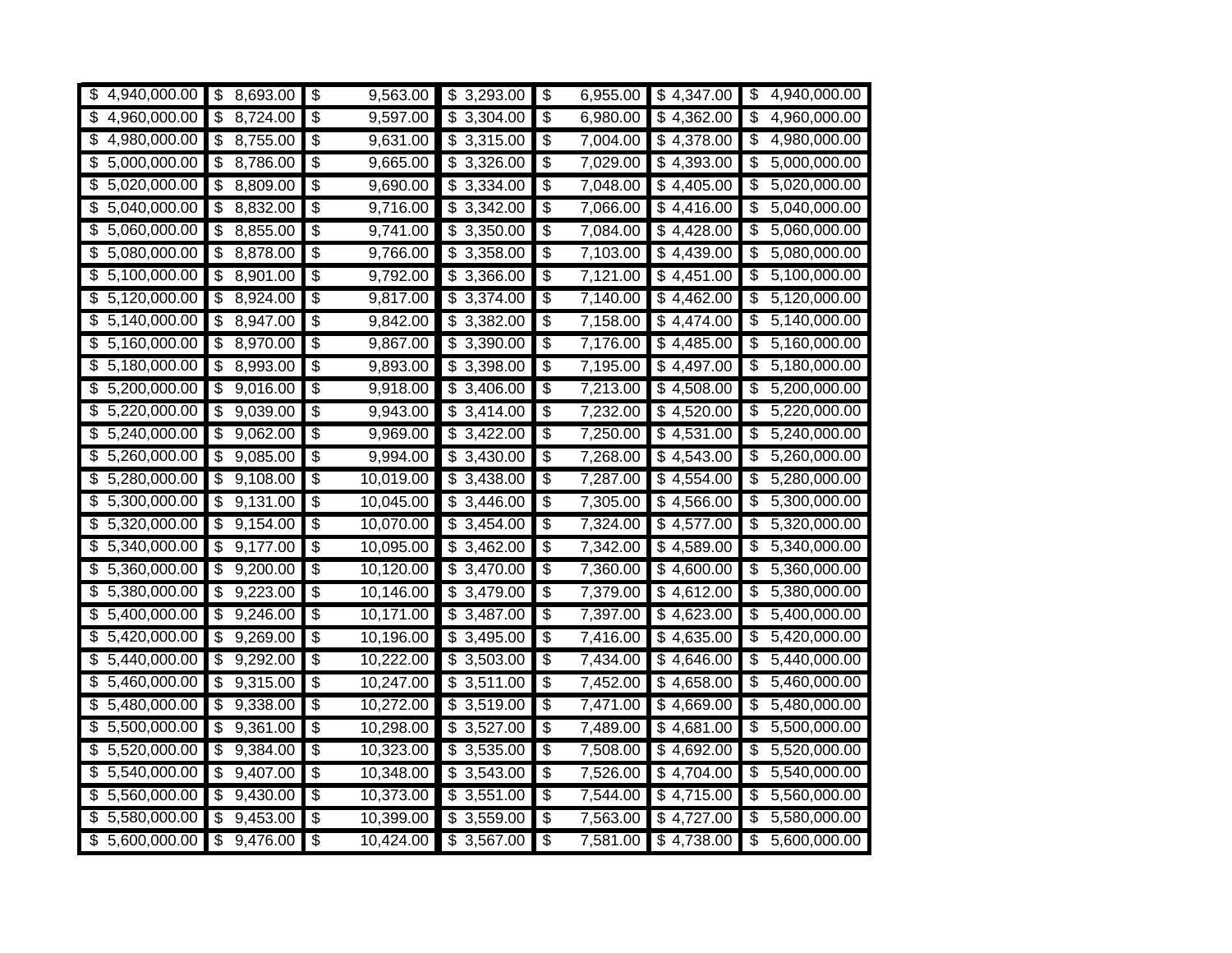| \$                                               | $\boldsymbol{\mathsf{S}}$              | \$                                            | \$                                  | \$                                                 | \$4,750.00             | \$                                       |
|--------------------------------------------------|----------------------------------------|-----------------------------------------------|-------------------------------------|----------------------------------------------------|------------------------|------------------------------------------|
| 5,620,000.00                                     | 9,499.00                               | 10,449.00                                     | 3,575.00                            | 7,600.00                                           |                        | 5,620,000.00                             |
| 5,640,000.00                                     | \$                                     | $\boldsymbol{\mathsf{S}}$                     | \$                                  | \$                                                 | \$4,761.00             | \$                                       |
| $\overline{\mathbf{S}}$                          | 9,522.00                               | 10,475.00                                     | 3,583.00                            | 7,618.00                                           |                        | 5,640,000.00                             |
| \$5,660,000.00                                   | 9,545.00<br>\$                         | s)<br>10,500.00                               | \$3,591.00                          | \$<br>7,636.00                                     | \$4,773.00             | 5,660,000.00<br>\$                       |
| 5,680,000.00                                     | $\boldsymbol{\mathsf{S}}$              | \$                                            | 3,599.00                            | \$                                                 | \$4,784.00             | \$                                       |
| \$                                               | 9,568.00                               | 10,525.00                                     | \$                                  | 7,655.00                                           |                        | 5,680,000.00                             |
| 5,700,000.00                                     | $\boldsymbol{\mathsf{S}}$              | \$                                            | 3,607.00                            | \$                                                 | \$4,796.00             | \$                                       |
| \$                                               | 9,591.00                               | 10,551.00                                     | \$                                  | 7,673.00                                           |                        | 5,700,000.00                             |
| \$                                               | \$                                     | $\overline{\mathcal{C}}$                      | \$                                  | $\overline{\$}$                                    | \$4,807.00             | \$                                       |
| 5,720,000.00                                     | 9,614.00                               | 10,576.00                                     | 3,615.00                            | 7,692.00                                           |                        | 5,720,000.00                             |
| \$                                               | \$                                     | \$                                            | \$                                  | $\overline{\$}$                                    | \$4,819.00             | \$                                       |
| 5,740,000.00                                     | 9,637.00                               | 10,601.00                                     | 3,623.00                            | 7,710.00                                           |                        | 5,740,000.00                             |
| 5,760,000.00                                     | $\boldsymbol{\mathsf{S}}$              | $\boldsymbol{\mathsf{S}}$                     | 3,631.00                            | \$                                                 | \$4,830.00             | \$                                       |
| \$                                               | 9,660.00                               | 10,626.00                                     | \$                                  | 7,728.00                                           |                        | 5,760,000.00                             |
| 5,780,000.00                                     | $\boldsymbol{\mathsf{S}}$              | \$                                            | 3,640.00                            | $\overline{\mathbf{3}}$                            | \$4,842.00             | \$                                       |
| \$                                               | 9,683.00                               | 10,652.00                                     | \$                                  | 7,747.00                                           |                        | 5,780,000.00                             |
| 5,800,000.00                                     | \$                                     | \$                                            | 3,648.00                            | \$                                                 | \$4,853.00             | \$                                       |
| \$                                               | 9,706.00                               | 10,677.00                                     | \$                                  | 7,765.00                                           |                        | 5,800,000.00                             |
| \$                                               | \$                                     | \$                                            | \$                                  | $\overline{\boldsymbol{\theta}}$                   | \$4,865.00             | \$                                       |
| 5,820,000.00                                     | 9,729.00                               | 10,702.00                                     | 3,656.00                            | 7,784.00                                           |                        | 5,820,000.00                             |
| 5,840,000.00                                     | \$                                     | $\frac{1}{2}$                                 | \$                                  | ऊ                                                  | \$4,876.00             | \$                                       |
| \$                                               | 9,752.00                               | 10,728.00                                     | 3,664.00                            | 7,802.00                                           |                        | 5,840,000.00                             |
| 5,860,000.00                                     | $\boldsymbol{\mathsf{S}}$              | s)                                            | 3,672.00                            | \$                                                 | \$4,888.00             | \$                                       |
| \$                                               | 9,775.00                               | 10,753.00                                     | \$                                  | 7,820.00                                           |                        | 5,860,000.00                             |
| 5,880,000.00                                     | \$                                     | $\overline{\mathcal{C}}$                      | 3,680.00                            | 7,839.00                                           | \$4,899.00             | \$                                       |
| \$                                               | 9,798.00                               | 10,778.00                                     | \$                                  | \$                                                 |                        | 5,880,000.00                             |
| 5,900,000.00                                     | $\boldsymbol{\mathsf{S}}$              | \$                                            | 3,688.00                            | \$                                                 | \$4,911.00             | \$                                       |
| \$                                               | 9,821.00                               | 10,804.00                                     | \$                                  | 7,857.00                                           |                        | 5,900,000.00                             |
| 5,920,000.00                                     | \$                                     | \$                                            | \$                                  | \$                                                 | \$4,922.00             | \$                                       |
| \$                                               | 9,844.00                               | 10,829.00                                     | 3,696.00                            | 7,876.00                                           |                        | 5,920,000.00                             |
| 5,940,000.00                                     | \$                                     | \$                                            | \$                                  | \$                                                 | \$4,934.00             | \$                                       |
| \$                                               | 9,867.00                               | 10,854.00                                     | 3,704.00                            | 7,894.00                                           |                        | 5,940,000.00                             |
| 5,960,000.00                                     | $\overline{\boldsymbol{\mathfrak{s}}}$ | \$                                            | \$                                  | \$                                                 | \$4,945.00             | \$                                       |
| \$                                               | 9,890.00                               | 10,879.00                                     | 3,712.00                            | 7,912.00                                           |                        | 5,960,000.00                             |
| 5,980,000.00                                     | \$                                     | \$                                            | 3,720.00                            | \$                                                 | \$4,957.00             | \$                                       |
| \$                                               | 9,913.00                               | 10,905.00                                     | \$                                  | 7,931.00                                           |                        | 5,980,000.00                             |
| 6,000,000.00                                     | $\boldsymbol{\mathsf{S}}$              | \$                                            | \$                                  | \$                                                 | \$4,968.00             | \$                                       |
| \$                                               | 9,936.00                               | 10,930.00                                     | 3,728.00                            | 7,949.00                                           |                        | 6,000,000.00                             |
| 6,020,000.00                                     | 9,959.00                               | \$                                            | 3,736.00                            | $\overline{\$}$                                    | \$4,980.00             | $\overline{\$}$                          |
| \$                                               | \$                                     | 10,955.00                                     | \$                                  | 7,968.00                                           |                        | 6,020,000.00                             |
| 6,040,000.00                                     | \$                                     | \$                                            | \$                                  | $\overline{\$}$                                    | \$4,991.00             | \$                                       |
| \$                                               | 9,982.00                               | 10,981.00                                     | 3,744.00                            | 7,986.00                                           |                        | 6,040,000.00                             |
| 6,060,000.00<br>\$                               | \$10,005.00                            | \$<br>11,006.00                               | 3,752.00<br>\$                      | \$<br>8,004.00                                     | \$5,003.00             | \$<br>6,060,000.00                       |
| 6,080,000.00<br>\$                               | \$10,028.00                            | \$<br>11,031.00                               | \$<br>3,760.00                      | \$<br>8,023.00                                     | \$5,014.00             | 6,080,000.00<br>\$                       |
| 6,100,000.00<br>\$                               | \$10,051.00                            | \$<br>11,057.00                               | 3,768.00<br>\$                      | \$<br>8,041.00                                     | \$5,026.00             | \$<br>6,100,000.00                       |
| 6,120,000.00<br>\$                               | \$10,074.00                            | \$<br>11,082.00                               | \$<br>3,776.00                      | \$<br>8,060.00                                     | \$5,037.00             | \$<br>6,120,000.00                       |
| $\overline{\boldsymbol{\theta}}$<br>6,140,000.00 | \$10,097.00                            | $\overline{\boldsymbol{\theta}}$<br>11,107.00 | \$<br>3,784.00                      | ऊ<br>8,078.00                                      | \$5,049.00             | \$<br>6,140,000.00                       |
| 6,160,000.00<br>\$                               | \$10,120.00                            | \$<br>11,132.00                               | \$<br>3,792.00                      | \$<br>8,096.00                                     | \$5,060.00             | \$<br>6,160,000.00                       |
| 6,180,000.00<br>\$                               | \$10,143.00                            | $\overline{\mathcal{C}}$<br>11,158.00         | \$<br>3,801.00                      | 8,115.00<br>\$                                     | \$5,072.00             | $\overline{\$}$<br>6,180,000.00          |
| 6,200,000.00<br>\$                               | \$10,166.00                            | \$<br>11,183.00                               | $\overline{3,809.00}$<br>\$         | \$<br>8,133.00                                     | \$5,083.00             | \$<br>6,200,000.00                       |
| 6,220,000.00<br>\$                               | \$10,189.00                            | \$<br>11,208.00                               | $\overline{3,817.00}$<br>\$         | \$<br>8,152.00                                     | $\overline{$}5,095.00$ | $\overline{\mathcal{E}}$<br>6,220,000.00 |
| 6,240,000.00<br>\$                               | \$10,212.00                            | \$<br>11,234.00                               | \$<br>3,825.00                      | $\overline{\mathcal{E}}$<br>8,170.00               | \$5,106.00             | \$<br>6,240,000.00                       |
| 6,260,000.00<br>\$                               | \$10,235.00                            | \$<br>11,259.00                               | 3,833.00<br>\$                      | \$<br>8,188.00                                     | \$5,118.00             | \$<br>6,260,000.00                       |
| 6,280,000.00<br>$\overline{\boldsymbol{\theta}}$ | \$10,258.00                            | 11,284.00<br>\$                               | $\overline{\mathbf{3}}$<br>3,841.00 | $\overline{\boldsymbol{\mathfrak{s}}}$<br>8,207.00 | \$5,129.00             | 6,280,000.00<br>\$                       |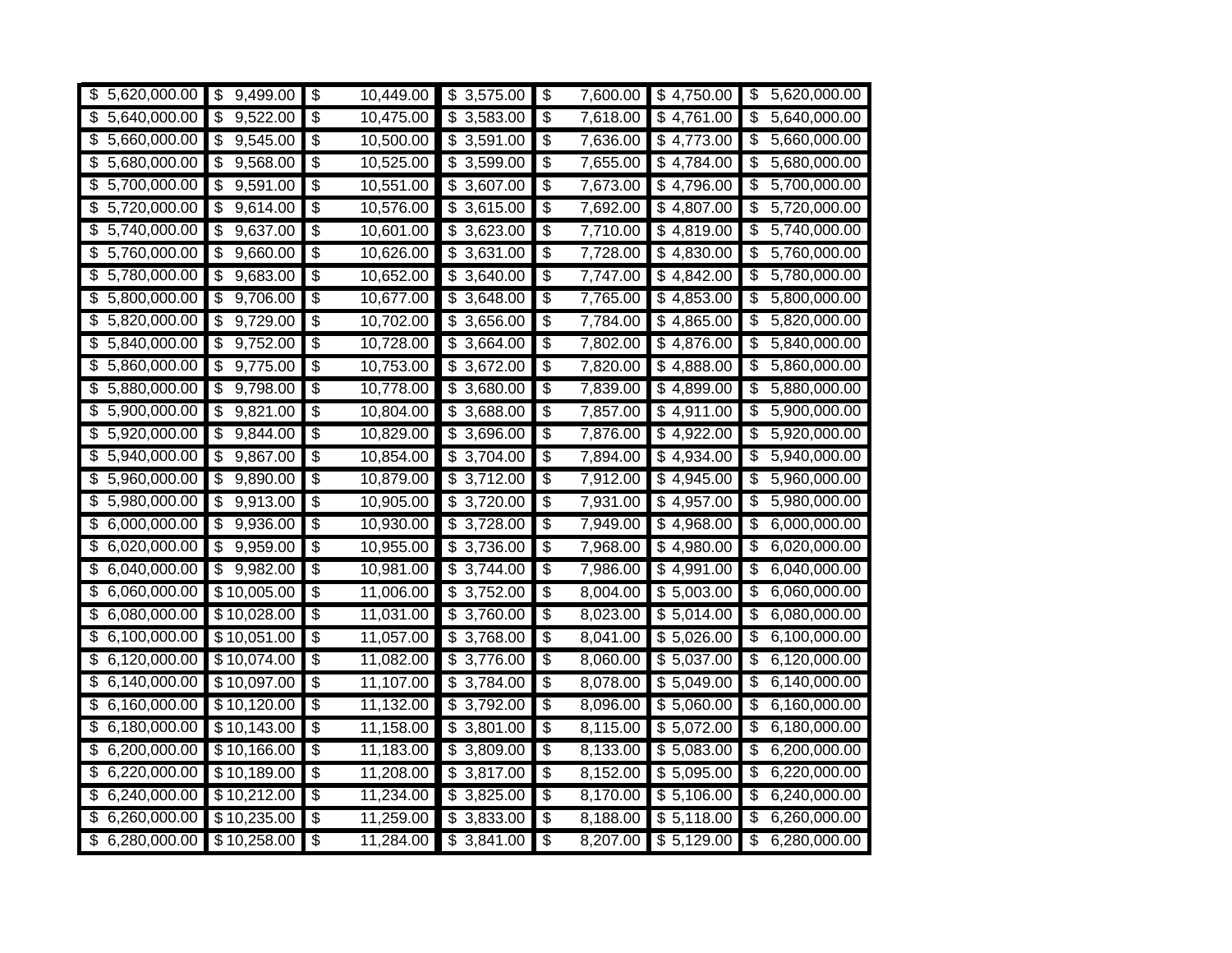| \$<br>6,300,000.00                      | $\overline{$}10,281.00$ | $\frac{1}{2}$                    | 11,310.00 | \$<br>3,849.00                        | \$                                     | $\overline{8,}225.00$ | \$5,141.00             | \$                      | 6,300,000.00 |
|-----------------------------------------|-------------------------|----------------------------------|-----------|---------------------------------------|----------------------------------------|-----------------------|------------------------|-------------------------|--------------|
| $\overline{\mathbf{3}}$<br>6,320,000.00 | \$10,304.00             | $\frac{1}{2}$                    | 11,335.00 | \$<br>3,857.00                        | $\boldsymbol{\mathsf{\$}}$             | 8,244.00              | \$5,152.00             | \$                      | 6,320,000.00 |
| \$6,340,000.00                          | \$10,327.00             | \$                               | 11,360.00 | \$3,865.00                            | \$                                     | 8,262.00              | \$5,164.00             | \$                      | 6,340,000.00 |
| 6,360,000.00<br>\$                      | \$10,350.00             | \$                               | 11,385.00 | 3,873.00<br>\$                        | \$                                     | 8,280.00              | \$5,175.00             | \$                      | 6,360,000.00 |
| \$<br>6,380,000.00                      | \$10,373.00             | $\frac{1}{2}$                    | 11,411.00 | \$<br>3,881.00                        | \$                                     | 8,299.00              | \$5,187.00             | \$                      | 6,380,000.00 |
| \$<br>6,400,000.00                      | \$10,396.00             | $\overline{\$}$                  | 11,436.00 | \$<br>3,889.00                        | $\overline{\mathcal{C}}$               | 8,317.00              | \$5,198.00             | \$                      | 6,400,000.00 |
| $\overline{\mathbf{e}}$<br>6,420,000.00 | \$10,419.00             | \$                               | 11,461.00 | $\overline{\mathbf{e}}$<br>3,897.00   | \$                                     | 8,336.00              | \$5,210.00             | \$                      | 6,420,000.00 |
| 6,440,000.00<br>\$                      | \$10,442.00             | $\overline{\mathbf{3}}$          | 11,487.00 | \$<br>3,905.00                        | $\boldsymbol{\mathsf{\$}}$             | 8,354.00              | \$5,221.00             | \$                      | 6,440,000.00 |
| 6,460,000.00<br>\$                      | \$10,465.00             | $\overline{\mathbf{3}}$          | 11,512.00 | 3,913.00<br>\$                        | \$                                     | 8,372.00              | \$5,233.00             | $\overline{\mathbf{e}}$ | 6,460,000.00 |
| \$<br>6,480,000.00                      | \$10,488.00             | $\overline{\boldsymbol{\theta}}$ | 11,537.00 | 3,921.00<br>\$                        | \$                                     | 8,391.00              | \$5,244.00             | \$                      | 6,480,000.00 |
| \$<br>6,500,000.00                      | \$10,511.00             | \$                               | 11,563.00 | \$<br>3,929.00                        | \$                                     | 8,409.00              | \$5,256.00             | \$                      | 6,500,000.00 |
| \$<br>6,520,000.00                      | \$10,534.00             | \$                               | 11,588.00 | \$<br>3,937.00                        | $\overline{\boldsymbol{\mathfrak{s}}}$ | 8,428.00              | \$5,267.00             | \$                      | 6,520,000.00 |
| 6,540,000.00<br>\$                      | \$10,557.00             | \$                               | 11,613.00 | \$3,945.00                            | $\boldsymbol{\mathsf{\$}}$             | 8,446.00              | \$5,279.00             | $\overline{\mathbf{e}}$ | 6,540,000.00 |
| 6,560,000.00<br>\$                      | \$10,580.00             | $\overline{\$}$                  | 11,638.00 | 3,953.00<br>\$                        | \$                                     | 8,464.00              | \$5,290.00             | $\overline{\mathbf{e}}$ | 6,560,000.00 |
| \$<br>6,580,000.00                      | \$10,603.00             | \$                               | 11,664.00 | \$<br>3,962.00                        | \$                                     | 8,483.00              | $\overline{$}5,302.00$ | \$                      | 6,580,000.00 |
| \$<br>6,600,000.00                      | \$10,626.00             | \$                               | 11,689.00 | \$<br>3,970.00                        | \$                                     | 8,501.00              | \$5,313.00             | \$                      | 6,600,000.00 |
| \$<br>6,620,000.00                      | \$10,649.00             | \$                               | 11,714.00 | $\overline{\mathbf{e}}$<br>3,978.00   | \$                                     | 8,520.00              | \$5,325.00             | \$                      | 6,620,000.00 |
| 6,640,000.00<br>\$                      | \$10,672.00             | \$                               | 11,740.00 | \$<br>3,986.00                        | \$                                     | 8,538.00              | \$5,336.00             | \$                      | 6,640,000.00 |
| 6,660,000.00<br>\$                      | \$10,695.00             | $\overline{\mathbf{3}}$          | 11,765.00 | \$<br>3,994.00                        | \$                                     | 8,556.00              | \$5,348.00             | \$                      | 6,660,000.00 |
| 6,680,000.00<br>\$                      | \$10,718.00             | \$                               | 11,790.00 | \$<br>4,002.00                        | $\boldsymbol{\mathsf{\$}}$             | 8,575.00              | \$5,359.00             | \$                      | 6,680,000.00 |
| 6,700,000.00<br>\$                      | \$10,741.00             | $\overline{\$}$                  | 11,816.00 | 4,010.00<br>\$                        | $\overline{\$}$                        | 8,593.00              | \$5,371.00             | $\overline{\$}$         | 6,700,000.00 |
| $\overline{\mathbf{e}}$<br>6,720,000.00 | \$10,764.00             | \$                               | 11,841.00 | \$<br>4,018.00                        | $\overline{\$}$                        | 8,612.00              | \$5,382.00             | \$                      | 6,720,000.00 |
| 6,740,000.00<br>\$                      | \$10,787.00             | \$                               | 11,866.00 | \$4,026.00                            | $\boldsymbol{\mathsf{\$}}$             | 8,630.00              | \$5,394.00             | $\overline{\mathbf{e}}$ | 6,740,000.00 |
| 6,760,000.00<br>\$                      | \$10,810.00             | $\overline{\mathbf{3}}$          | 11,891.00 | $\boldsymbol{\mathsf{S}}$<br>4,034.00 | \$                                     | 8,648.00              | $\overline{$}5,405.00$ | $\overline{\mathbf{e}}$ | 6,760,000.00 |
| 6,780,000.00<br>\$                      | \$10,833.00             | $\overline{\mathbf{e}}$          | 11,917.00 | \$<br>4,042.00                        | \$                                     | 8,667.00              | \$5,417.00             | \$                      | 6,780,000.00 |
| 6,800,000.00<br>\$                      | \$10,856.00             | \$                               | 11,942.00 | \$4,050.00                            | \$                                     | 8,685.00              | \$5,428.00             | \$                      | 6,800,000.00 |
| \$<br>6,820,000.00                      | \$10,879.00             | $\overline{\boldsymbol{\theta}}$ | 11,967.00 | \$<br>4,058.00                        | \$                                     | 8,704.00              | \$5,440.00             | \$                      | 6,820,000.00 |
| 6,840,000.00<br>\$                      | \$10,902.00             | $\overline{\boldsymbol{\theta}}$ | 11,993.00 | \$<br>4,066.00                        | \$                                     | 8,722.00              | \$5,451.00             | \$                      | 6,840,000.00 |
| 6,860,000.00<br>\$                      | \$10,925.00             | $\overline{\$}$                  | 12,018.00 | \$<br>4,074.00                        | s)                                     | 8,740.00              | \$5,463.00             | \$                      | 6,860,000.00 |
| \$<br>6,880,000.00                      | \$10,948.00             | \$                               | 12,043.00 | \$<br>4,082.00                        | \$                                     | 8,759.00              | \$5,474.00             | \$                      | 6,880,000.00 |
| 6,900,000.00<br>\$                      | \$10,971.00             | \$                               | 12,069.00 | \$<br>4,090.00                        | \$                                     | 8,777.00              | \$5,486.00             | $\overline{\$}$         | 6,900,000.00 |
| 6,920,000.00<br>\$                      | \$10,994.00             | $\overline{\mathbf{3}}$          | 12,094.00 | \$<br>4,098.00                        | \$                                     | 8,796.00              | \$5,497.00             | \$                      | 6,920,000.00 |
| 6,940,000.00<br>\$                      | \$11,017.00             | $\overline{\mathbf{3}}$          | 12,119.00 | $\overline{\mathcal{G}}$<br>4,106.00  | \$                                     | 8,814.00              | \$5,509.00             | \$                      | 6,940,000.00 |
| 6,960,000.00<br>\$                      | \$11,040.00             | \$                               | 12,144.00 | \$4,114.00                            | \$                                     | 8,832.00              | \$5,520.00             | \$                      | 6,960,000.00 |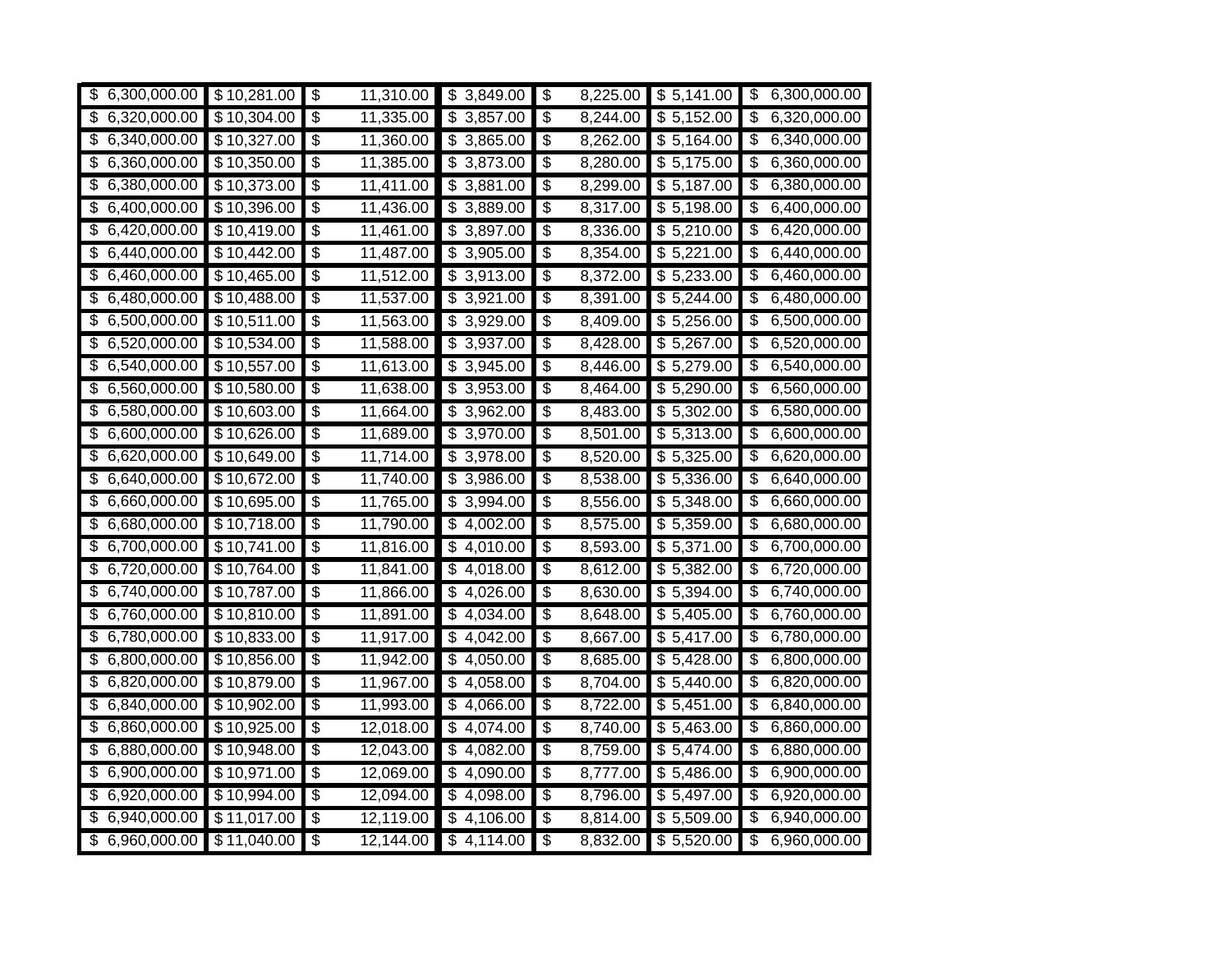| $\overline{\boldsymbol{\theta}}$<br>6,980,000.00 | \$11,063.00               | \$                                     | 12,170.00 | \$4,123.00                            | $\boldsymbol{\theta}$      | 8,851.00              | \$5,532.00             | \$                       | 6,980,000.00 |
|--------------------------------------------------|---------------------------|----------------------------------------|-----------|---------------------------------------|----------------------------|-----------------------|------------------------|--------------------------|--------------|
| 7,000,000.00<br>s)                               | \$11,086.00               | \$                                     | 12,195.00 | \$4,131.00                            | \$                         | 8,869.00              | \$5,543.00             | $\overline{\$}$          | 7,000,000.00 |
| 7,020,000.00<br>\$                               | \$11,109.00               | \$                                     | 12,220.00 | \$4,139.00                            | s)                         | 8,888.00              | \$5,555.00             | $\overline{\mathcal{S}}$ | 7,020,000.00 |
| \$<br>7,040,000.00                               | \$11,132.00               | \$                                     | 12,246.00 | \$<br>4,147.00                        | $\boldsymbol{\theta}$      | 8,906.00              | \$5,566.00             | \$                       | 7,040,000.00 |
| 7,060,000.00<br>- \$                             | \$11,155.00               | \$                                     | 12,271.00 | 4,155.00<br>\$                        | $\boldsymbol{\mathsf{\$}}$ | 8,924.00              | $\overline{$}5,578.00$ | \$                       | 7,060,000.00 |
| \$<br>7,080,000.00                               | \$11,178.00               | \$                                     | 12,296.00 | \$<br>4,163.00                        | \$                         | 8,943.00              | \$5,589.00             | \$                       | 7,080,000.00 |
| \$<br>7,100,000.00                               | \$11,201.00               | \$                                     | 12,322.00 | \$4,171.00                            | \$                         | 8,961.00              | \$5,601.00             | \$                       | 7,100,000.00 |
| 7,120,000.00<br>\$                               | \$11,224.00               | \$                                     | 12,347.00 | \$4,179.00                            | \$                         | 8,980.00              | \$5,612.00             | \$                       | 7,120,000.00 |
| 7,140,000.00<br>\$                               | \$11,247.00               | \$                                     | 12,372.00 | $\boldsymbol{\mathsf{S}}$<br>4,187.00 | $\boldsymbol{\theta}$      | 8,998.00              | \$5,624.00             | \$                       | 7,140,000.00 |
| 7,160,000.00<br>\$                               | \$11,270.00               | \$                                     | 12,397.00 | \$<br>4,195.00                        | \$                         | 9,016.00              | \$5,635.00             | \$                       | 7,160,000.00 |
| ऊ<br>7,180,000.00                                | \$11,293.00               | \$                                     | 12,423.00 | \$<br>4,203.00                        | s)                         | 9,035.00              | \$5,647.00             | $\overline{\$}$          | 7,180,000.00 |
| \$<br>7,200,000.00                               | \$11,316.00               | $\overline{\boldsymbol{\mathfrak{s}}}$ | 12,448.00 | $\boldsymbol{\mathsf{S}}$<br>4,211.00 | $\boldsymbol{\mathsf{\$}}$ | 9,053.00              | $\overline{$}5,658.00$ | $\overline{\mathbf{3}}$  | 7,200,000.00 |
| 7,220,000.00<br>- \$                             | \$11,339.00               | \$                                     | 12,473.00 | \$4,219.00                            | \$                         | 9,072.00              | \$5,670.00             | \$                       | 7,220,000.00 |
| 7,240,000.00<br>\$                               | \$11,362.00               | \$                                     | 12,499.00 | 4,227.00<br>\$                        | \$                         | 9,090.00              | \$5,681.00             | \$                       | 7,240,000.00 |
| 7,260,000.00<br>\$                               | \$11,385.00               | \$                                     | 12,524.00 | 4,235.00<br>\$                        | $\boldsymbol{\mathsf{\$}}$ | 9,108.00              | \$5,693.00             | \$                       | 7,260,000.00 |
| -\$<br>7,280,000.00                              | \$11,408.00               | \$                                     | 12,549.00 | \$<br>4,243.00                        | $\boldsymbol{\theta}$      | 9,127.00              | \$5,704.00             | \$                       | 7,280,000.00 |
| \$<br>7,300,000.00                               | \$11,431.00               | \$                                     | 12,575.00 | \$<br>4,251.00                        | \$                         | 9,145.00              | \$5,716.00             | \$                       | 7,300,000.00 |
| 7,320,000.00<br>- \$                             | \$11,454.00               | \$                                     | 12,600.00 | \$4,259.00                            | \$                         | 9,164.00              | \$5,727.00             | \$                       | 7,320,000.00 |
| s)<br>7,340,000.00                               | \$11,477.00               | $\overline{\boldsymbol{\theta}}$       | 12,625.00 | 4,267.00<br>\$                        | \$                         | 9,182.00              | \$5,739.00             | \$                       | 7,340,000.00 |
| \$<br>7,360,000.00                               | $\overline{\$}$ 11,500.00 | \$                                     | 12,650.00 | $\boldsymbol{\mathsf{S}}$<br>4,275.00 | $\boldsymbol{\mathsf{\$}}$ | 9,200.00              | \$5,750.00             | \$                       | 7,360,000.00 |
| 7,380,000.00<br>- \$                             | \$11,523.00               | \$                                     | 12,676.00 | \$<br>4,284.00                        | \$                         | 9,219.00              | \$5,762.00             | $\overline{\mathbf{3}}$  | 7,380,000.00 |
| \$<br>7,400,000.00                               | \$11,546.00               | \$                                     | 12,701.00 | \$<br>4,292.00                        | \$                         | 9,237.00              | \$5,773.00             | \$                       | 7,400,000.00 |
| 7,420,000.00<br>\$                               | \$11,569.00               | \$                                     | 12,726.00 | \$4,300.00                            | $\boldsymbol{\mathsf{\$}}$ | 9,256.00              | \$5,785.00             | $\overline{\mathbf{3}}$  | 7,420,000.00 |
| 7,440,000.00<br>\$                               | \$11,592.00               | \$                                     | 12,752.00 | 4,308.00<br>\$                        | \$                         | $\overline{9,}274.00$ | $\overline{$}5,796.00$ | \$                       | 7,440,000.00 |
| 7,460,000.00<br>\$                               | \$11,615.00               | $\overline{\mathcal{E}}$               | 12,777.00 | \$<br>4,316.00                        | \$                         | 9,292.00              | \$5,808.00             | \$                       | 7,460,000.00 |
| 7,480,000.00<br>- \$                             | \$11,638.00               | \$                                     | 12,802.00 | 4,324.00<br>\$                        | $\boldsymbol{\theta}$      | 9,311.00              | \$5,819.00             | \$                       | 7,480,000.00 |
| \$<br>7,500,000.00                               | \$11,661.00               | $\frac{1}{2}$                          | 12,828.00 | \$<br>4,332.00                        | \$                         | 9,329.00              | \$5,831.00             | \$                       | 7,500,000.00 |
| \$<br>7,520,000.00                               | \$11,684.00               | $\overline{\mathcal{E}}$               | 12,853.00 | \$<br>4,340.00                        | s)                         | 9,348.00              | \$5,842.00             | $\overline{\$}$          | 7,520,000.00 |
| 7,540,000.00<br>\$                               | \$11,707.00               | \$                                     | 12,878.00 | \$4,348.00                            | \$                         | 9,366.00              | \$5,854.00             | $\overline{\mathcal{S}}$ | 7,540,000.00 |
| \$<br>7,560,000.00                               | \$11,730.00               | \$                                     | 12,903.00 | \$<br>4,356.00                        | \$                         | 9,384.00              | \$5,865.00             | \$                       | 7,560,000.00 |
| \$<br>7,580,000.00                               | \$11,753.00               | $\overline{\boldsymbol{\mathfrak{s}}}$ | 12,929.00 | 4,364.00<br>\$                        | $\boldsymbol{\mathsf{\$}}$ | 9,403.00              | \$5,877.00             | \$                       | 7,580,000.00 |
| \$<br>7.600.000.00                               | \$11,776.00               | \$                                     | 12,954.00 | \$<br>4,372.00                        | \$                         | 9,421.00              | \$5,888.00             | \$                       | 7,600,000.00 |
| \$<br>7,620,000.00                               | \$11,799.00               | \$                                     | 12,979.00 | \$<br>4,380.00                        | s)                         | 9,440.00              | \$5,900.00             | \$                       | 7,620,000.00 |
| 7,640,000.00<br>s)                               | \$11,822.00               | \$                                     | 13,005.00 | \$4,388.00                            | \$                         | 9,458.00              | \$5,911.00             | \$                       | 7,640,000.00 |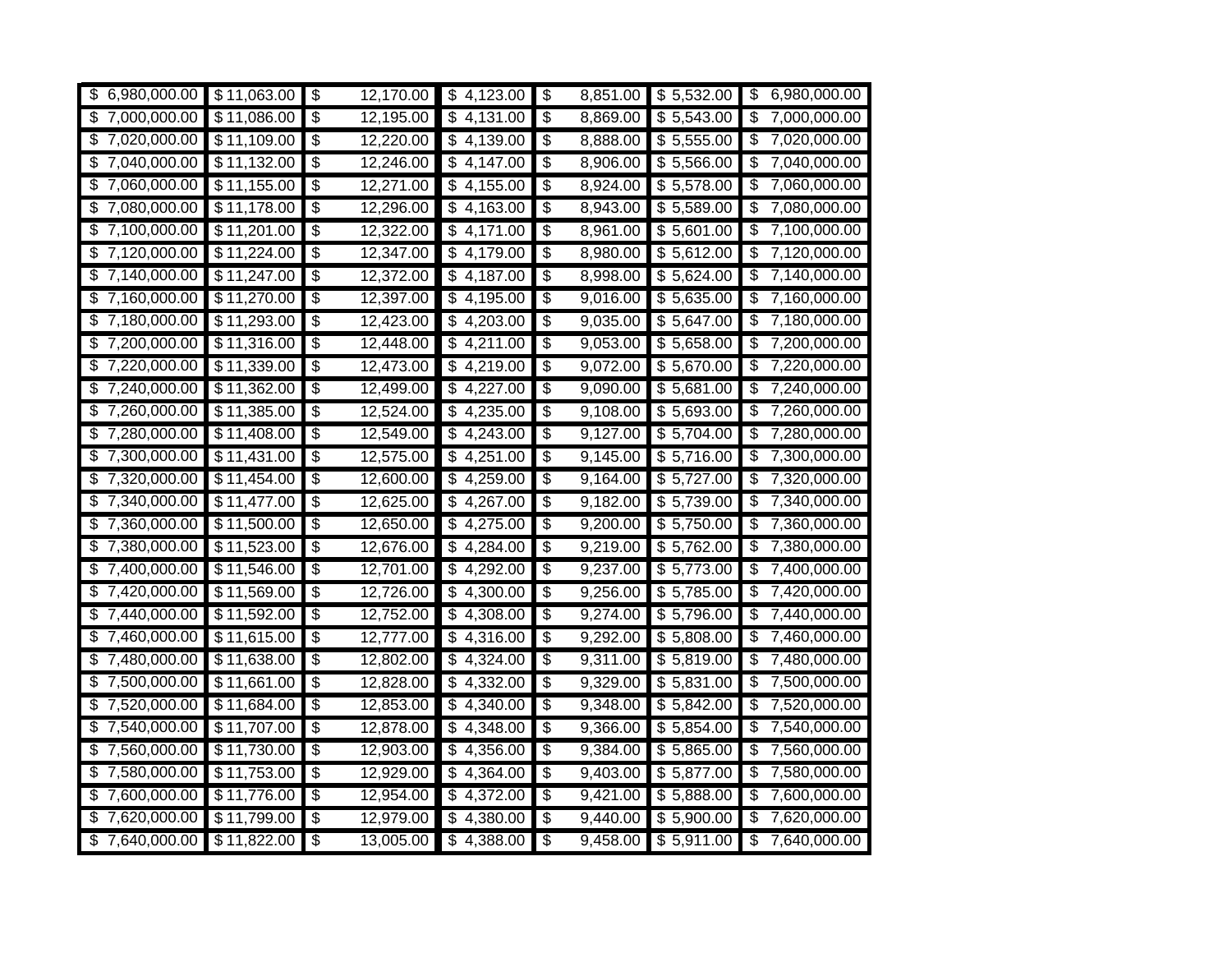| \$<br>7,660,000.00                               | \$11,845.00 | \$                                     | 13,030.00 | \$<br>4,396.00                        | \$                                     | 9,476.00              | \$5,923.00             | \$                               | 7,660,000.00 |
|--------------------------------------------------|-------------|----------------------------------------|-----------|---------------------------------------|----------------------------------------|-----------------------|------------------------|----------------------------------|--------------|
| $\overline{\boldsymbol{\theta}}$<br>7,680,000.00 | \$11,868.00 | \$                                     | 13,055.00 | $\overline{$}4,404.00$                | \$                                     | 9,495.00              | $\overline{$}5,934.00$ | $\overline{\mathbf{3}}$          | 7,680,000.00 |
| 7,700,000.00<br>\$                               | \$11,891.00 | \$                                     | 13,081.00 | \$4,412.00                            | \$                                     | 9,513.00              | \$5,946.00             | \$                               | 7,700,000.00 |
| $\overline{\mathfrak{s}}$<br>7,720,000.00        | \$11,914.00 | \$                                     | 13,106.00 | \$<br>4,420.00                        | \$                                     | 9,532.00              | $\overline{$}5,957.00$ | \$                               | 7,720,000.00 |
| 7,740,000.00<br>\$                               | \$11,937.00 | \$                                     | 13,131.00 | \$<br>4,428.00                        | $\boldsymbol{\mathsf{\$}}$             | 9,550.00              | \$5,969.00             | \$                               | 7,740,000.00 |
| \$<br>7,760,000.00                               | \$11,960.00 | $\overline{\$}$                        | 13,156.00 | \$<br>4,436.00                        | \$                                     | 9,568.00              | \$5,980.00             | \$                               | 7,760,000.00 |
| \$<br>7,780,000.00                               | \$11,983.00 | \$                                     | 13,182.00 | \$4,445.00                            | s)                                     | 9,587.00              | \$5,992.00             | \$                               | 7,780,000.00 |
| 7,800,000.00<br>\$                               | \$12,006.00 | \$                                     | 13,207.00 | \$4,453.00                            | \$                                     | $\overline{9,605.00}$ | \$6,003.00             | \$                               | 7,800,000.00 |
| s)<br>7,820,000.00                               | \$12,029.00 | \$                                     | 13,232.00 | $\boldsymbol{\mathsf{S}}$<br>4,461.00 | $\frac{1}{2}$                          | 9,624.00              | \$6,015.00             | \$                               | 7,820,000.00 |
| 7,840,000.00<br>\$                               | \$12,052.00 | $\overline{\boldsymbol{\theta}}$       | 13,258.00 | \$<br>4,469.00                        | \$                                     | 9,642.00              | \$6,026.00             | $\overline{\mathbf{3}}$          | 7,840,000.00 |
| ऊ<br>7,860,000.00                                | \$12,075.00 | $\overline{\$}$                        | 13,283.00 | \$<br>4,477.00                        | $\overline{\$}$                        | 9,660.00              | \$6,038.00             | \$                               | 7,860,000.00 |
| \$<br>7,880,000.00                               | \$12,098.00 | $\overline{\boldsymbol{\mathfrak{s}}}$ | 13,308.00 | \$<br>4,485.00                        | $\boldsymbol{\mathsf{\$}}$             | 9,679.00              | \$6,049.00             | \$                               | 7,880,000.00 |
| 7,900,000.00<br>\$                               | \$12,121.00 | \$                                     | 13,334.00 | \$4,493.00                            | \$                                     | 9,697.00              | \$6,061.00             | \$                               | 7,900,000.00 |
| 7,920,000.00<br>\$                               | \$12,144.00 | \$                                     | 13,359.00 | 4,501.00<br>\$                        | \$                                     | 9,716.00              | \$6,072.00             | $\overline{\mathbf{3}}$          | 7,920,000.00 |
| 7,940,000.00<br>\$                               | \$12,167.00 | \$                                     | 13,384.00 | 4,509.00<br>\$                        | \$                                     | 9,734.00              | \$6,084.00             | \$                               | 7,940,000.00 |
| \$<br>7,960,000.00                               | \$12,190.00 | $\overline{\boldsymbol{\theta}}$       | 13,409.00 | \$<br>4,517.00                        | \$                                     | 9,752.00              | \$6,095.00             | \$                               | 7,960,000.00 |
| \$<br>7,980,000.00                               | \$12,213.00 | \$                                     | 13,435.00 | \$<br>4,525.00                        | \$                                     | 9,771.00              | \$6,107.00             | \$                               | 7,980,000.00 |
| 8,000,000.00<br>\$                               | \$12,236.00 | $\overline{\mathcal{S}}$               | 13,460.00 | \$4,533.00                            | \$                                     | 9,789.00              | \$6,118.00             | $\overline{\mathcal{S}}$         | 8,000,000.00 |
| \$<br>8,020,000.00                               | \$12,259.00 | \$                                     | 13,485.00 | \$<br>4,541.00                        | \$                                     | 9,808.00              | \$6,130.00             | $\overline{\boldsymbol{\theta}}$ | 8,020,000.00 |
| 8,040,000.00<br>\$                               | \$12,282.00 | \$                                     | 13,511.00 | \$<br>4,549.00                        | $\boldsymbol{\mathsf{\$}}$             | 9,826.00              | \$6,141.00             | \$                               | 8,040,000.00 |
| \$<br>8,060,000.00                               | \$12,305.00 | \$                                     | 13,536.00 | \$<br>4,557.00                        | \$                                     | 9,844.00              | \$6,153.00             | \$                               | 8,060,000.00 |
| \$<br>8,080,000.00                               | \$12,328.00 | \$                                     | 13,561.00 | \$<br>4,565.00                        | \$                                     | 9,863.00              | \$6,164.00             | \$                               | 8,080,000.00 |
| 8,100,000.00<br>\$                               | \$12,351.00 | $\overline{\boldsymbol{\mathfrak{s}}}$ | 13,587.00 | $\overline{4,573.00}$                 | \$                                     | 9,881.00              | \$6,176.00             | $\overline{\mathbf{3}}$          | 8,100,000.00 |
| \$<br>8,120,000.00                               | \$12,374.00 | \$                                     | 13,612.00 | 4,581.00<br>\$                        | \$                                     | 9,900.00              | \$6,187.00             | $\overline{\boldsymbol{\theta}}$ | 8,120,000.00 |
| 8,140,000.00<br>\$                               | \$12,397.00 | $\overline{\mathcal{E}}$               | 13,637.00 | \$<br>4,589.00                        | \$                                     | 9,918.00              | \$6,199.00             | \$                               | 8,140,000.00 |
| \$<br>8,160,000.00                               | \$12,420.00 | \$                                     | 13,662.00 | \$<br>4,597.00                        | \$                                     | $\overline{9,}936.00$ | \$6,210.00             | \$                               | 8,160,000.00 |
| \$<br>8,180,000.00                               | \$12,443.00 | \$                                     | 13,688.00 | \$<br>4,606.00                        | $\boldsymbol{\mathsf{\$}}$             | 9,955.00              | \$6,222.00             | \$                               | 8,180,000.00 |
| 8,200,000.00<br>\$                               | \$12,466.00 | \$                                     | 13,713.00 | \$4,614.00                            | \$                                     | 9,973.00              | \$6,233.00             | $\overline{\mathbf{3}}$          | 8,200,000.00 |
| 8,220,000.00<br>\$                               | \$12,489.00 | \$                                     | 13,738.00 | \$<br>4,622.00                        | \$                                     | 9,992.00              | \$6,245.00             | \$                               | 8,220,000.00 |
| 8,240,000.00<br>\$                               | \$12,512.00 | $\overline{\boldsymbol{\mathfrak{s}}}$ | 13,764.00 | $\boldsymbol{\mathsf{S}}$<br>4,630.00 | $\overline{\boldsymbol{\mathfrak{s}}}$ | 10,010.00             | \$6,256.00             | \$                               | 8,240,000.00 |
| 8,260,000.00<br>-\$                              | \$12,535.00 | \$                                     | 13,789.00 | \$<br>4,638.00                        | $\boldsymbol{\mathsf{\$}}$             | 10,028.00             | \$6,268.00             | $\overline{\mathbf{3}}$          | 8,260,000.00 |
| \$<br>8,280,000.00                               | \$12,558.00 | $\overline{\$}$                        | 13,814.00 | \$<br>4,646.00                        | $\overline{\mathcal{C}}$               | 10,047.00             | \$6,279.00             | \$                               | 8,280,000.00 |
| \$<br>8,300,000.00                               | \$12,581.00 | $\overline{\mathbf{3}}$                | 13,840.00 | \$4,654.00                            | \$                                     | 10,065.00             | \$6,291.00             | $\overline{\$}$                  | 8,300,000.00 |
| \$8,320,000.00                                   | \$12,604.00 | \$                                     | 13,865.00 | \$4,662.00                            | $\frac{1}{2}$                          | 10,084.00             | \$6,302.00             | \$                               | 8,320,000.00 |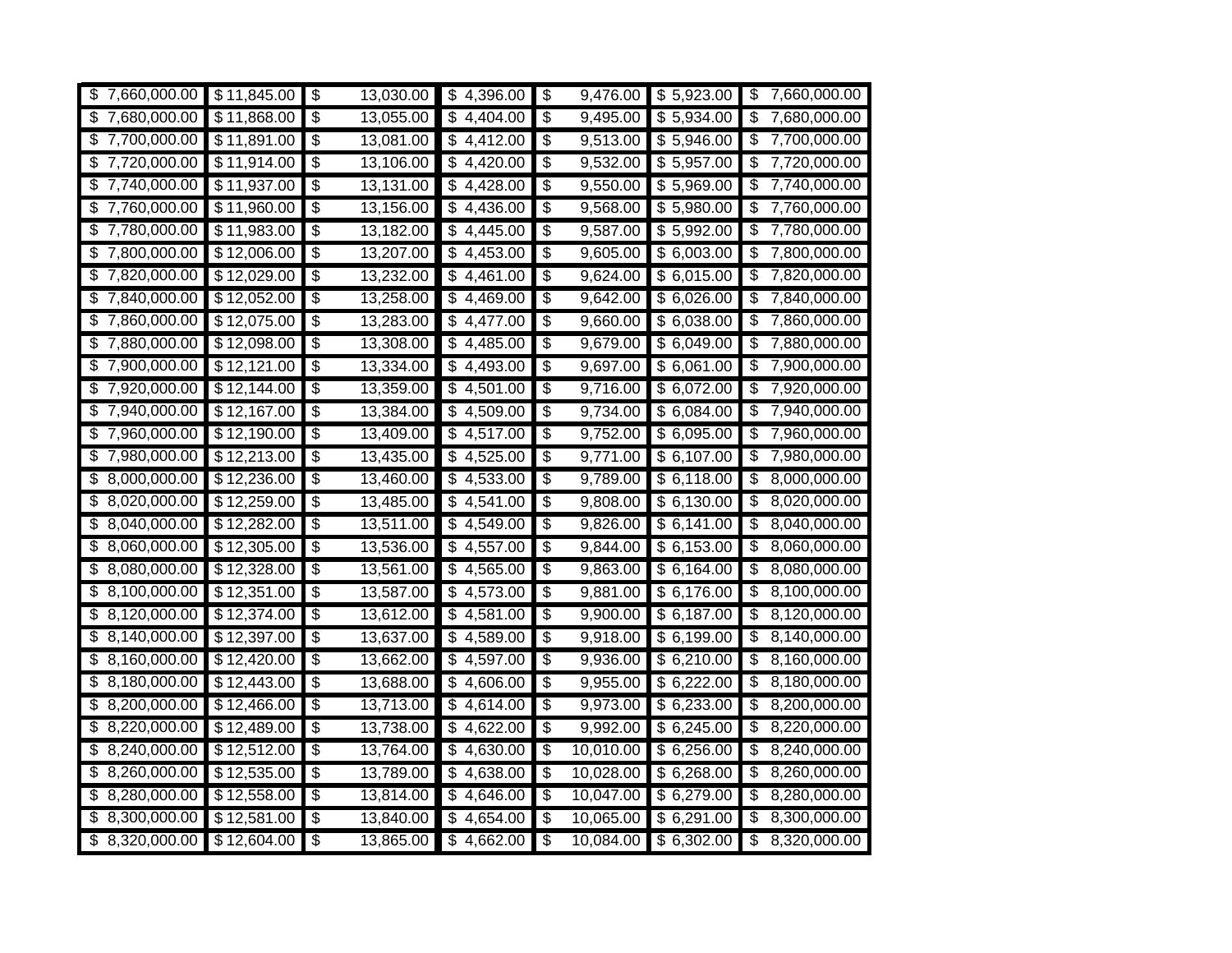| \$<br>8,340,000.00                       | \$12,627.00 | \$                               | 13,890.00 | 4,670.00<br>\$                       | \$                                     | 10,102.00 | \$6,314.00             | \$              | 8,340,000.00 |
|------------------------------------------|-------------|----------------------------------|-----------|--------------------------------------|----------------------------------------|-----------|------------------------|-----------------|--------------|
| 8,360,000.00<br>\$                       | \$12,650.00 | \$                               | 13,915.00 | 4,678.00<br>\$                       | \$                                     | 10,120.00 | \$6,325.00             | \$              | 8,360,000.00 |
| 8,380,000.00<br>\$                       | \$12,673.00 | \$                               | 13,941.00 | \$<br>4,686.00                       | \$                                     | 10,139.00 | \$6,337.00             | \$              | 8,380,000.00 |
| 8,400,000.00<br>\$                       | \$12,696.00 | $\overline{\boldsymbol{\theta}}$ | 13,966.00 | 4,694.00<br>\$                       | \$                                     | 10,157.00 | \$6,348.00             | \$              | 8,400,000.00 |
| 8,420,000.00<br>\$                       | \$12,719.00 | \$                               | 13,991.00 | 4,702.00<br>\$                       | $\boldsymbol{\mathsf{\$}}$             | 10,176.00 | \$6,360.00             | \$              | 8,420,000.00 |
| \$<br>8,440,000.00                       | \$12,742.00 | $\overline{\$}$                  | 14,017.00 | \$<br>4,710.00                       | \$                                     | 10,194.00 | \$6,371.00             | \$              | 8,440,000.00 |
| 8,460,000.00<br>\$                       | \$12,765.00 | \$                               | 14,042.00 | $\overline{\mathcal{S}}$<br>4,718.00 | \$                                     | 10,212.00 | \$6,383.00             | \$              | 8,460,000.00 |
| 8,480,000.00<br>\$                       | \$12,788.00 | \$                               | 14,067.00 | \$4,726.00                           | \$                                     | 10,231.00 | \$6,394.00             | \$              | 8,480,000.00 |
| 8,500,000.00<br>\$                       | \$12,811.00 | $\overline{\boldsymbol{\theta}}$ | 14,093.00 | \$<br>4,734.00                       | \$                                     | 10,249.00 | \$6,406.00             | \$              | 8,500,000.00 |
| 8,520,000.00<br>\$                       | \$12,834.00 | \$                               | 14,118.00 | \$<br>4,742.00                       | s)                                     | 10,268.00 | \$6,417.00             | \$              | 8,520,000.00 |
| \$<br>8,540,000.00                       | \$12,857.00 | \$                               | 14,143.00 | 4,750.00<br>\$                       | $\overline{\$}$                        | 10,286.00 | \$6,429.00             | \$              | 8,540,000.00 |
| 8,560,000.00<br>\$                       | \$12,880.00 | $\overline{\boldsymbol{\theta}}$ | 14,168.00 | \$<br>4,758.00                       | ऊ                                      | 10,304.00 | \$6,440.00             | \$              | 8,560,000.00 |
| 8,580,000.00<br>\$                       | \$12,903.00 | $\boldsymbol{\mathsf{S}}$        | 14,194.00 | 4,767.00<br>\$                       | \$                                     | 10,323.00 | \$6,452.00             | \$              | 8,580,000.00 |
| 8,600,000.00<br>\$                       | \$12,926.00 | \$                               | 14,219.00 | \$<br>4,775.00                       | \$                                     | 10,341.00 | \$6,463.00             | \$              | 8,600,000.00 |
| 8,620,000.00<br>\$                       | \$12,949.00 | \$                               | 14,244.00 | \$<br>4,783.00                       | $\boldsymbol{\mathsf{\$}}$             | 10,360.00 | \$6,475.00             | \$              | 8,620,000.00 |
| 8,640,000.00<br>\$                       | \$12,972.00 | $\overline{\boldsymbol{\theta}}$ | 14,270.00 | \$<br>4,791.00                       | \$                                     | 10,378.00 | \$6,486.00             | \$              | 8,640,000.00 |
| \$<br>8,660,000.00                       | \$12,995.00 | \$                               | 14,295.00 | \$<br>4,799.00                       | \$                                     | 10,396.00 | \$6,498.00             | \$              | 8,660,000.00 |
| 8,680,000.00<br>\$                       | \$13,018.00 | $\overline{\mathcal{E}}$         | 14,320.00 | \$4,807.00                           | \$                                     | 10,415.00 | \$6,509.00             | $\overline{\$}$ | 8,680,000.00 |
| \$<br>8,700,000.00                       | \$13,041.00 | \$                               | 14,346.00 | \$<br>4,815.00                       | \$                                     | 10,433.00 | \$6,521.00             | \$              | 8,700,000.00 |
| 8,720,000.00<br>\$                       | \$13,064.00 | \$                               | 14,371.00 | 4,823.00<br>\$                       | $\boldsymbol{\mathsf{\$}}$             | 10,452.00 | $\overline{$}6,532.00$ | \$              | 8,720,000.00 |
| 8,740,000.00<br>\$                       | \$13,087.00 | \$                               | 14,396.00 | \$<br>4,831.00                       | \$                                     | 10,470.00 | \$6,544.00             | \$              | 8,740,000.00 |
| 8,760,000.00<br>\$                       | \$13,110.00 | \$                               | 14,421.00 | \$<br>4,839.00                       | \$                                     | 10,488.00 | \$6,555.00             | \$              | 8,760,000.00 |
| 8,780,000.00<br>\$                       | \$13,133.00 | s)                               | 14,447.00 | \$4,847.00                           | \$                                     | 10,507.00 | \$6,567.00             | \$              | 8,780,000.00 |
| 8,800,000.00<br>\$                       | \$13,156.00 | \$                               | 14,472.00 | \$<br>4,855.00                       | \$                                     | 10,525.00 | \$6,578.00             | \$              | 8,800,000.00 |
| 8,820,000.00<br>\$                       | \$13,179.00 | \$                               | 14,497.00 | \$<br>4,863.00                       | \$                                     | 10,544.00 | \$6,590.00             | \$              | 8,820,000.00 |
| \$<br>8,840,000.00                       | \$13,202.00 | $\overline{\boldsymbol{\theta}}$ | 14,523.00 | \$<br>4,871.00                       | $\boldsymbol{\mathsf{\$}}$             | 10,562.00 | \$6,601.00             | \$              | 8,840,000.00 |
| \$<br>8,860,000.00                       | \$13,225.00 | \$                               | 14,548.00 | \$<br>4,879.00                       | $\boldsymbol{\mathsf{\$}}$             | 10,580.00 | \$6,613.00             | \$              | 8,860,000.00 |
| 8,880,000.00<br>\$                       | \$13,248.00 | \$                               | 14,573.00 | \$<br>4,887.00                       | \$                                     | 10,599.00 | \$6,624.00             | \$              | 8,880,000.00 |
| 8,900,000.00<br>\$                       | \$13,271.00 | \$                               | 14,599.00 | \$<br>4,895.00                       | \$                                     | 10,617.00 | \$6,636.00             | \$              | 8,900,000.00 |
| \$<br>8,920,000.00                       | \$13,294.00 | $\overline{\boldsymbol{\theta}}$ | 14,624.00 | \$<br>4,903.00                       | $\overline{\boldsymbol{\mathfrak{s}}}$ | 10,636.00 | \$6,647.00             | \$              | 8,920,000.00 |
| 8,940,000.00<br>\$                       | \$13,317.00 | $\overline{\boldsymbol{\theta}}$ | 14,649.00 | \$<br>4,911.00                       | ऊ                                      | 10,654.00 | \$6,659.00             | \$              | 8,940,000.00 |
| $\overline{\mathcal{S}}$<br>8,960,000.00 | \$13,340.00 | $\overline{\mathcal{E}}$         | 14,674.00 | \$<br>4,919.00                       | $\overline{\mathcal{E}}$               | 10,672.00 | \$6,670.00             | \$              | 8,960,000.00 |
| 8,980,000.00<br>\$                       | \$13,363.00 | \$                               | 14,700.00 | \$4,928.00                           | \$                                     | 10,691.00 | \$6,682.00             | \$              | 8,980,000.00 |
| \$<br>9,000,000.00                       | \$13,386.00 | \$                               | 14,725.00 | \$4,936.00                           | $\overline{\$}$                        | 10,709.00 | \$6,693.00             | \$              | 9,000,000.00 |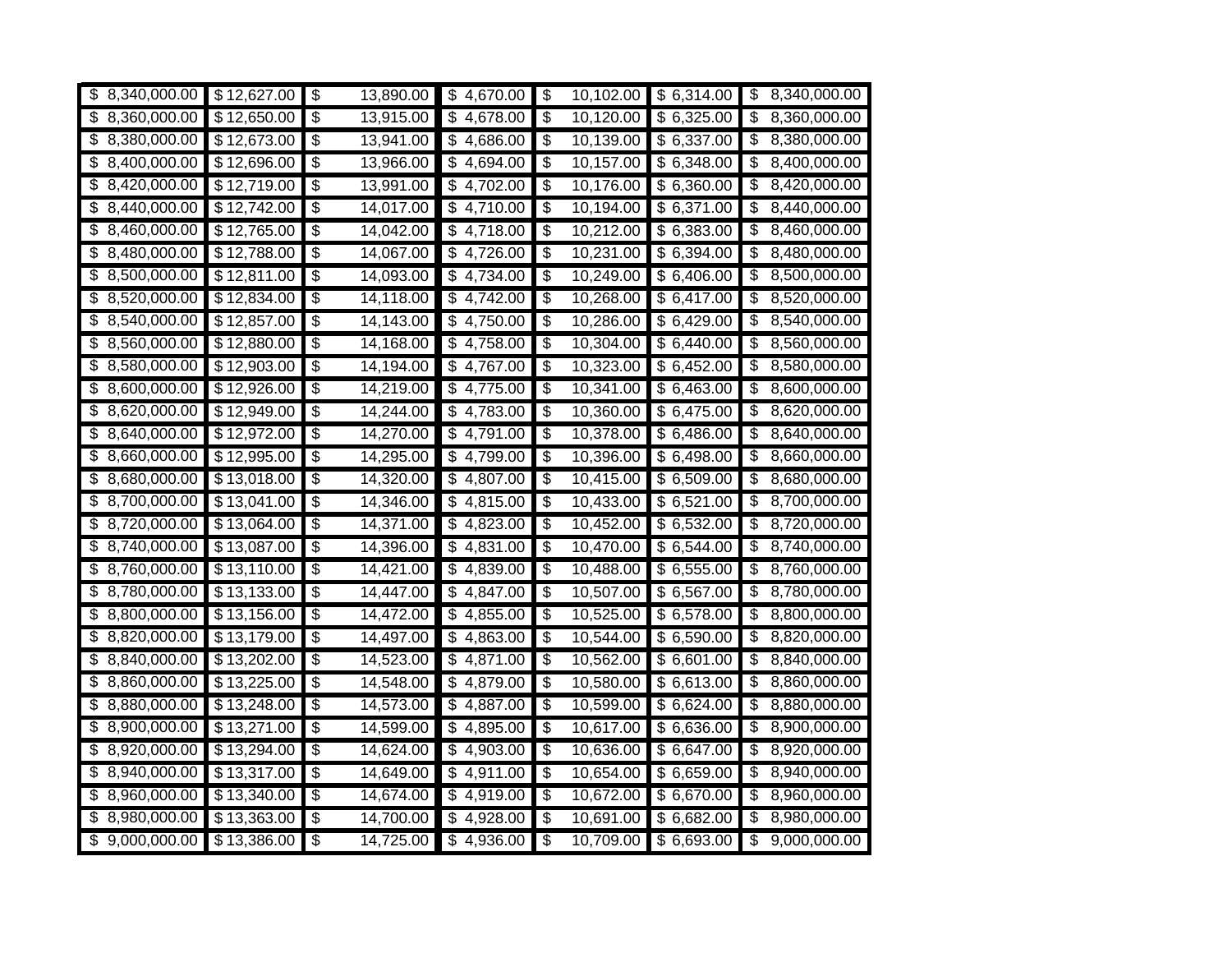| \$<br>9,020,000.00 | \$13,409.00 | \$                               | 14,750.00               | 4,944.00<br>\$                       | \$                               | 10,728.00 | \$6,705.00              | \$<br>9,020,000.00 |
|--------------------|-------------|----------------------------------|-------------------------|--------------------------------------|----------------------------------|-----------|-------------------------|--------------------|
| 9,040,000.00<br>\$ | \$13,432.00 | \$                               | 14,776.00               | 4,952.00<br>\$                       | s)                               | 10,746.00 | \$6,716.00              | \$<br>9,040,000.00 |
| 9,060,000.00<br>\$ | \$13,455.00 | s)                               | 14,801.00               | \$4,960.00                           | \$                               | 10,764.00 | \$6,728.00              | \$<br>9,060,000.00 |
| 9,080,000.00<br>\$ | \$13,478.00 | $\overline{\boldsymbol{\theta}}$ | 14,826.00               | 4,968.00<br>\$                       | \$                               | 10,783.00 | \$6,739.00              | \$<br>9,080,000.00 |
| 9,100,000.00<br>\$ | \$13,501.00 | $\boldsymbol{\mathsf{S}}$        | 14,852.00               | 4,976.00<br>\$                       | $\boldsymbol{\mathsf{\$}}$       | 10,801.00 | \$6,751.00              | \$<br>9,100,000.00 |
| \$<br>9,120,000.00 | \$13,524.00 | \$                               | $\overline{14}, 877.00$ | \$<br>4,984.00                       | \$                               | 10,820.00 | \$6,762.00              | \$<br>9,120,000.00 |
| 9,140,000.00<br>\$ | \$13,547.00 | \$                               | 14,902.00               | \$<br>4,992.00                       | \$                               | 10,838.00 | \$6,774.00              | \$<br>9,140,000.00 |
| 9,160,000.00<br>\$ | \$13,570.00 | \$                               | 14,927.00               | 5,000.00<br>\$                       | \$                               | 10,856.00 | \$6,785.00              | \$<br>9,160,000.00 |
| 9,180,000.00<br>\$ | \$13,593.00 | $\overline{\boldsymbol{\theta}}$ | 14,953.00               | $\overline{5,008.00}$<br>\$          | \$                               | 10,875.00 | \$6,797.00              | \$<br>9,180,000.00 |
| 9,200,000.00<br>\$ | \$13,616.00 | \$                               | 14,978.00               | \$<br>5,016.00                       | s)                               | 10,893.00 | \$6,808.00              | \$<br>9,200,000.00 |
| \$<br>9,220,000.00 | \$13,639.00 | \$                               | 15,003.00               | \$<br>$\overline{5,024.00}$          | s)                               | 10,912.00 | \$6,820.00              | \$<br>9,220,000.00 |
| 9,240,000.00<br>\$ | \$13,662.00 | s)                               | 15,029.00               | \$<br>$\overline{5}$ ,032.00         | $\overline{\mathfrak{s}}$        | 10,930.00 | \$6,831.00              | \$<br>9,240,000.00 |
| 9,260,000.00<br>\$ | \$13,685.00 | \$                               | 15,054.00               | \$5,040.00                           | \$                               | 10,948.00 | \$6,843.00              | \$<br>9,260,000.00 |
| 9,280,000.00<br>\$ | \$13,708.00 | $\overline{\mathbf{e}}$          | 15,079.00               | 5,048.00<br>\$                       | \$                               | 10,967.00 | \$6,854.00              | \$<br>9,280,000.00 |
| \$<br>9,300,000.00 | \$13,731.00 | \$                               | 15,105.00               | \$<br>5,056.00                       | \$                               | 10,985.00 | \$6,866.00              | \$<br>9,300,000.00 |
| 9,320,000.00<br>\$ | \$13,754.00 | \$                               | 15,130.00               | \$<br>5,064.00                       | $\boldsymbol{\mathsf{\$}}$       | 11,004.00 | \$6,877.00              | \$<br>9,320,000.00 |
| \$<br>9,340,000.00 | \$13,777.00 | \$                               | 15,155.00               | \$<br>5,072.00                       | \$                               | 11,022.00 | \$6,889.00              | \$<br>9,340,000.00 |
| 9,360,000.00<br>\$ | \$13,800.00 | \$                               | 15,180.00               | \$5,080.00                           | \$                               | 11,040.00 | \$6,900.00              | \$<br>9,360,000.00 |
| 9,380,000.00<br>\$ | \$13,823.00 | $\overline{\boldsymbol{\theta}}$ | 15,206.00               | 5,089.00<br>\$                       | \$                               | 11,059.00 | $\overline{$}6,912.00$  | \$<br>9,380,000.00 |
| \$<br>9,400,000.00 | \$13,846.00 | \$                               | 15,231.00               | $\overline{5,097.00}$<br>\$          | \$                               | 11,077.00 | \$6,923.00              | \$<br>9,400,000.00 |
| 9,420,000.00<br>\$ | \$13,869.00 | \$                               | 15,256.00               | \$<br>5,105.00                       | s)                               | 11,096.00 | \$6,935.00              | \$<br>9,420,000.00 |
| \$<br>9,440,000.00 | \$13,892.00 | \$                               | 15,282.00               | \$<br>5,113.00                       | s)                               | 11,114.00 | \$6,946.00              | \$<br>9,440,000.00 |
| \$9,460,000.00     | \$13,915.00 | \$                               | 15,307.00               | \$5,121.00                           | $\frac{1}{2}$                    | 11,132.00 | \$6,958.00              | \$<br>9,460,000.00 |
| 9,480,000.00<br>\$ | \$13,938.00 | $\overline{\boldsymbol{\theta}}$ | 15,332.00               | 5,129.00<br>\$                       | $\overline{\boldsymbol{\theta}}$ | 11,151.00 | \$6,969.00              | \$<br>9,480,000.00 |
| \$<br>9,500,000.00 | \$13,961.00 | \$                               | 15,358.00               | \$5,137.00                           | \$                               | 11,169.00 | \$6,981.00              | \$<br>9,500,000.00 |
| 9,520,000.00<br>\$ | \$13,984.00 | \$                               | 15,383.00               | 5,145.00<br>\$                       | $\boldsymbol{\mathsf{\$}}$       | 11,188.00 | $\overline{$}$ 6,992.00 | \$<br>9,520,000.00 |
| \$<br>9,540,000.00 | \$14,007.00 | \$                               | 15,408.00               | \$<br>5,153.00                       | $\boldsymbol{\mathsf{\$}}$       | 11,206.00 | \$7,004.00              | \$<br>9,540,000.00 |
| 9,560,000.00<br>\$ | \$14,030.00 | \$                               | 15,433.00               | \$<br>5,161.00                       | \$                               | 11,224.00 | \$7,015.00              | \$<br>9,560,000.00 |
| 9,580,000.00<br>\$ | \$14,053.00 | $\overline{\$}$                  | 15,459.00               | \$5,169.00                           | \$                               | 11,243.00 | \$7,027.00              | \$<br>9,580,000.00 |
| \$<br>9,600,000.00 | \$14,076.00 | \$                               | 15,484.00               | \$<br>5,177.00                       | \$                               | 11,261.00 | \$7,038.00              | \$<br>9,600,000.00 |
| 9,620,000.00<br>\$ | \$14,099.00 | \$                               | 15,509.00               | \$<br>5,185.00                       | $\boldsymbol{\mathsf{\$}}$       | 11,280.00 | \$7,050.00              | \$<br>9,620,000.00 |
| 9,640,000.00<br>\$ | \$14,122.00 | \$                               | 15,535.00               | \$<br>5,193.00                       | $\overline{\$}$                  | 11,298.00 | \$7,061.00              | \$<br>9,640,000.00 |
| \$<br>9,660,000.00 | \$14,145.00 | \$                               | 15,560.00               | $\overline{\mathcal{S}}$<br>5,201.00 | \$                               | 11,316.00 | \$7,073.00              | \$<br>9,660,000.00 |
| 9,680,000.00<br>\$ | \$14,168.00 | $\overline{\boldsymbol{\theta}}$ | 15,585.00               | \$5,209.00                           | \$                               | 11,335.00 | \$7,084.00              | \$<br>9,680,000.00 |